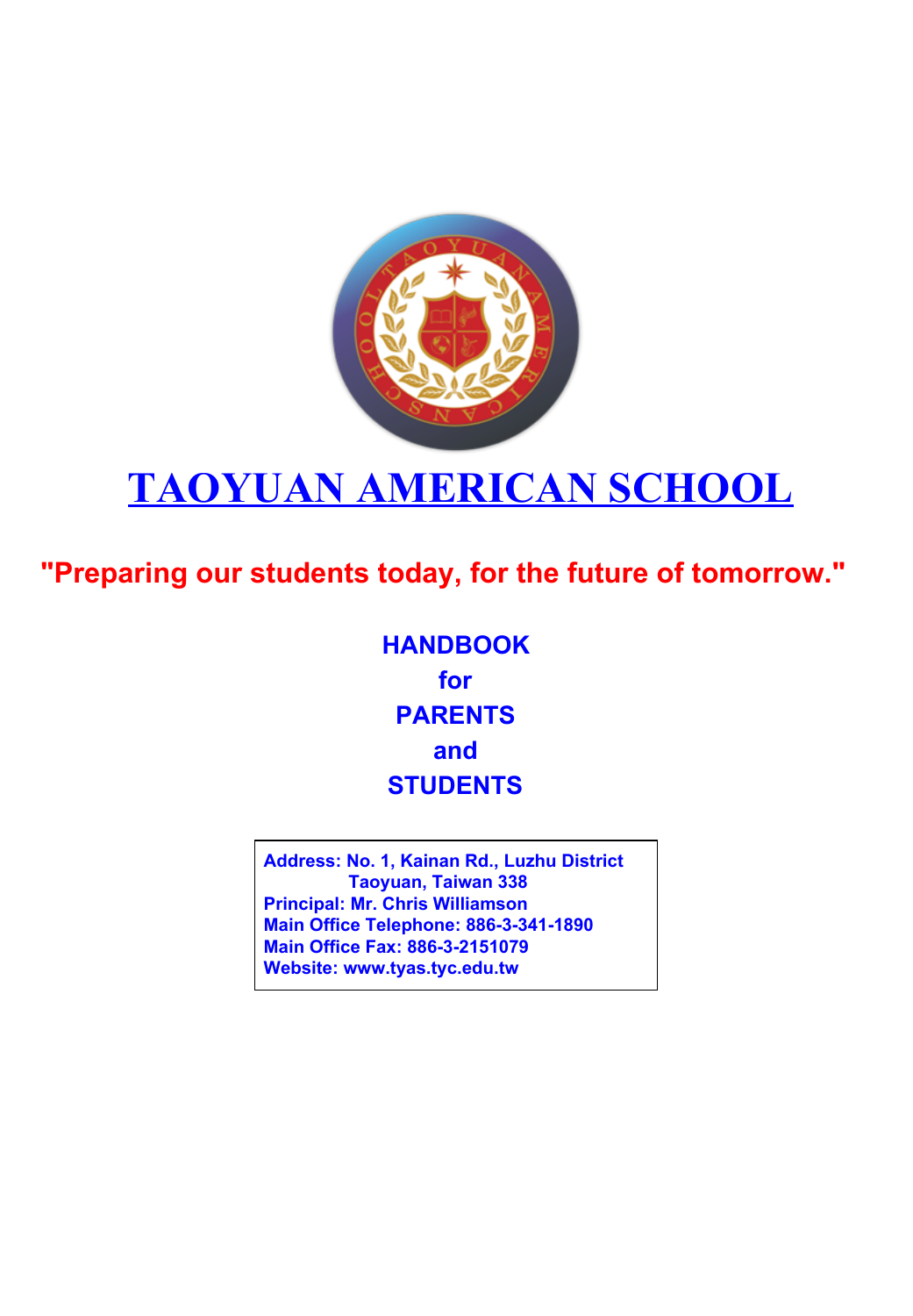# **Revised 09/14/18 TAOYUAN AMERICAN SCHOOL**

# **"Preparing our students today, for the future of tomorrow."**

# **Handbook for Parents and Students**

#### Table of Contents

|                                     | <b>SECTION 1: MISSION &amp; PHILOSOPHY</b> | 4              |
|-------------------------------------|--------------------------------------------|----------------|
| <b>Mission Statement</b>            |                                            | 4              |
| Philosophy of Education             |                                            | 4              |
|                                     | <b>SECTION 2: GENERAL OPERATIONS</b>       | 5              |
| 2.1                                 | <b>Operational Hours</b>                   | 5              |
| 2.2                                 | <b>School Building Security</b>            | 5              |
| 2.3                                 | <b>Student Supervision</b>                 | 5              |
| 2.4                                 | Lost & Found                               | 6              |
| 2.5                                 | Textbooks                                  | 6              |
| 2.6                                 | Lockers                                    | 6              |
| 2.7                                 | Posters                                    | 6              |
| <b>SECTION 3: SAFETY PROCEDURES</b> |                                            | $\overline{7}$ |
| 3.1                                 | <b>Emergency Procedures</b>                | 7              |
| 3.2                                 | Fire or Emergency Evacuation Plan          | 7              |
| 3.3                                 | Earthquake Emergency Plan                  | 7              |
| 3.4                                 | <b>Student Health and Safety</b>           | 7              |
| 3.5                                 | <b>Accidents and Illnesses</b>             | 7              |
| 3.6                                 | <b>School Cancellation</b>                 | 8              |
|                                     | <b>SECTION 4: TRANSPORTATION</b>           | 8              |
| 4.1                                 | Drop-off and Pick-up                       | 8              |
| 4.2                                 | <b>Bus Program</b>                         | 8              |
| 4.3                                 | <b>Expectations for Riding School Bus</b>  | 8              |
|                                     | <b>SECTION 5: SCHOOL COMMUNICATION</b>     | 9              |
| 5.1                                 | Parent and Teacher Communication           | 9              |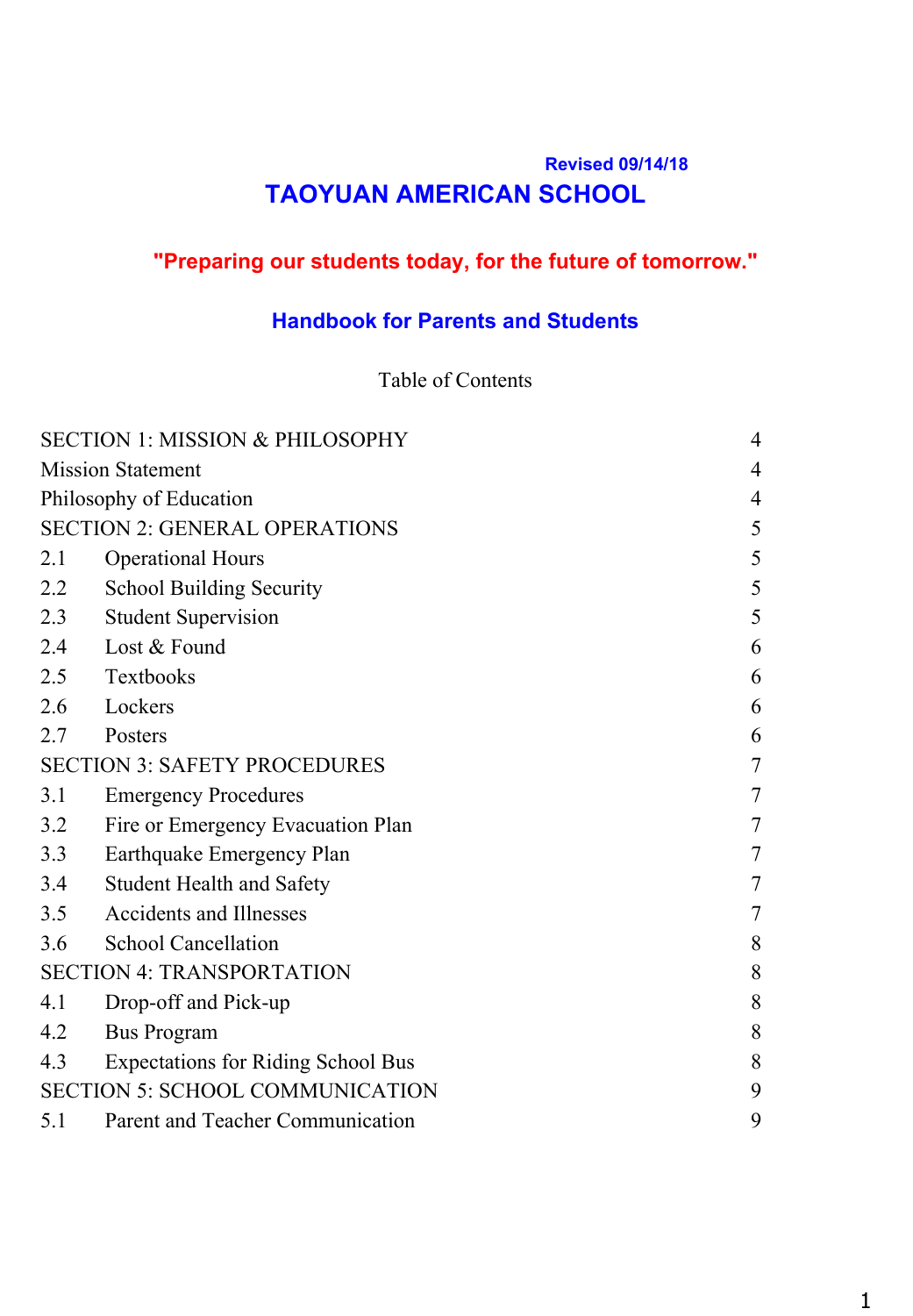| 5.2   | <b>Contact Information</b>                        | 10 |
|-------|---------------------------------------------------|----|
| 5.3   | Communication Book & Student ID Card              | 10 |
| 5.4   | <b>Student Email and Engrade Accounts</b>         | 10 |
| 5.5   | Permission Slips                                  | 10 |
| 5.6   | <b>Report Cards</b>                               | 11 |
| 5.7   | Parent-Teacher Conference                         | 11 |
| 5.8   | Transcripts                                       | 11 |
|       | <b>SECTION 6: STUDENT ATTENDANCE</b>              | 11 |
| 6.1   | Attendance                                        | 11 |
| 6.2   | Tardiness                                         | 12 |
| 6.3   | Absence                                           | 12 |
| 6.3.1 | <b>Excused Absences</b>                           | 12 |
| 6.3.2 | <b>Unexcused Absence</b>                          | 13 |
| 6.4   | <b>Student Release</b>                            | 14 |
|       | <b>SECTION 7: TEACHING &amp; LEARNING CLIMATE</b> | 14 |
| 7.1   | <b>Student Behavior Expectations</b>              | 14 |
| 7.2   | English Language Usage                            | 15 |
| 7.3   | <b>Dress Code</b>                                 | 15 |
| 7.4   | <b>Electronic Devices</b>                         | 16 |
| 7.5   | School Wifi                                       | 17 |
| 7.6   | <b>Phone Calls</b>                                | 17 |
| 7.7   | Food & Drink                                      | 17 |
| 7.8   | Inappropriate Language                            | 17 |
| 7.9   | Homework                                          | 17 |
| 7.10  | Harassment & Bullying                             | 18 |
| 7.11  | Weapons                                           | 18 |
| 7.12  | Alcohol and Substance Abuse                       | 18 |
| 7.13  | Smoking                                           | 18 |
| 7.14  | Public Displays of Affection                      | 18 |
|       | <b>SECTION 8: DISCIPLINARY CODE</b>               | 19 |
| 8.1   | Disciplinary Action                               | 19 |
| 8.2   | <b>Disciplinary Procedures</b>                    | 20 |
| 8.3   | <b>Expulsion of Students</b>                      | 20 |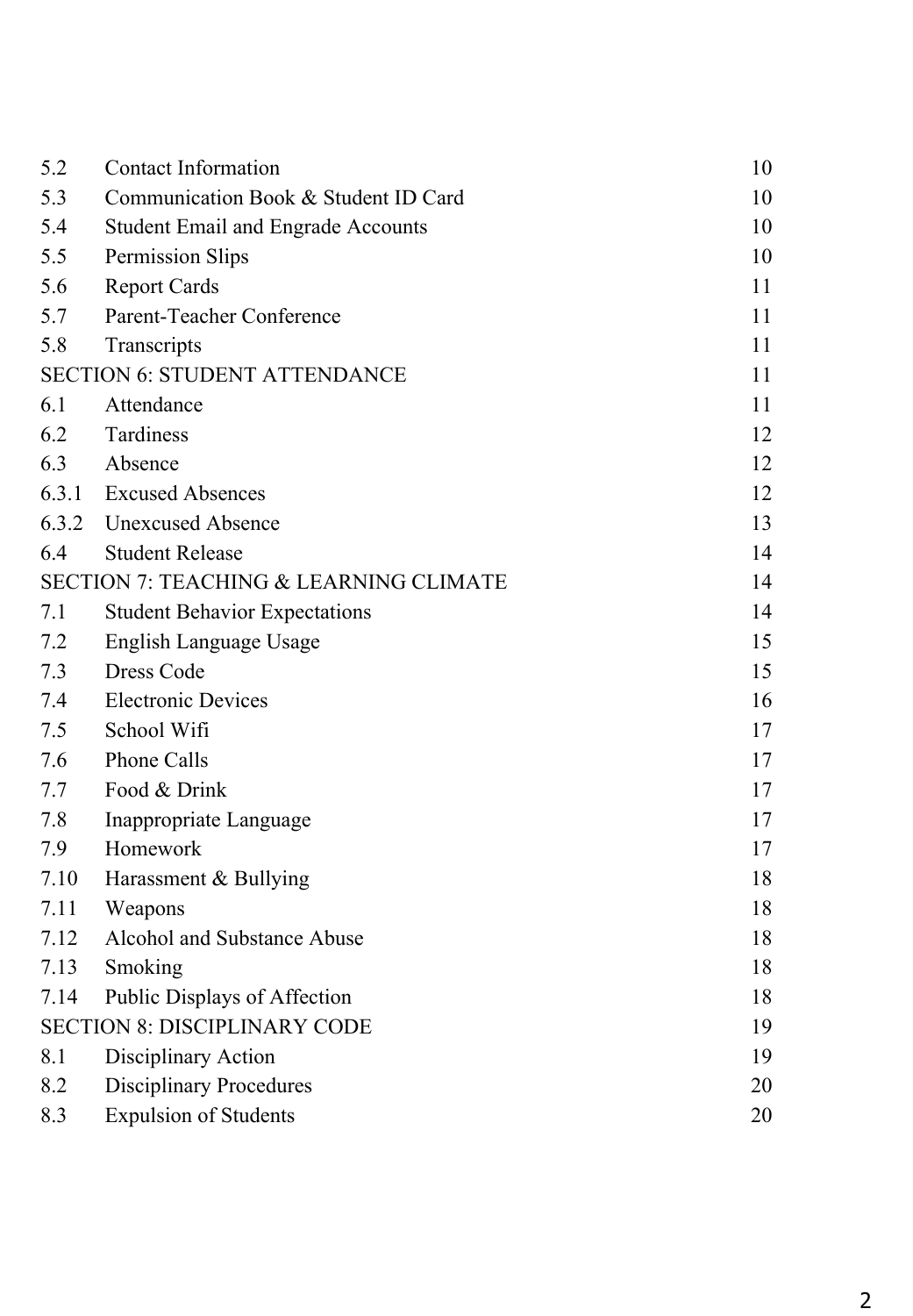|      | <b>SECTION 9: ACADEMIC INTEGRITY POLICY</b>         | 21 |
|------|-----------------------------------------------------|----|
| 9.1  | Guidelines for Academic Integrity Policy            | 21 |
| 9.2  | Forms of Academic Dishonesty                        | 21 |
| 9.3  | <b>Consequences for Academic Dishonesty</b>         | 22 |
|      | SECTION 10: ADDITIONAL PROGRAMS & SERVICES          | 22 |
| 10.1 | <b>Health Services</b>                              | 22 |
| 10.2 | <b>Library Services</b>                             | 23 |
| 10.3 | Computer & Internet Access                          | 23 |
| 10.4 | Lunch                                               | 23 |
| 10.5 | Physical Education                                  | 24 |
| 10.6 | Clubs & Activities                                  | 24 |
| 10.7 | <b>School Assemblies</b>                            | 25 |
| 10.8 | <b>Field Trips</b>                                  | 25 |
|      | <b>SECTION 11: ACADEMIC PROGRAM</b>                 | 26 |
| 11.1 | Class Schedule                                      | 26 |
| 11.2 | Grading                                             | 27 |
| 11.3 | <b>Alternative Grades</b>                           | 29 |
| 11.4 | <b>Graduation Requirement</b>                       | 29 |
|      | <b>SECTION 12: TECHNOLOGY ACCEPTABLE USE POLICY</b> | 31 |
| 12.1 | Consequences for Violation                          | 32 |
| 12.2 | Supervision and Monitoring                          | 32 |
|      | <b>SECTION 13: PARENT EXPECTATIONS</b>              | 32 |
|      |                                                     |    |

**Created: July 2013**

**Reviewed & Revised: July 2018**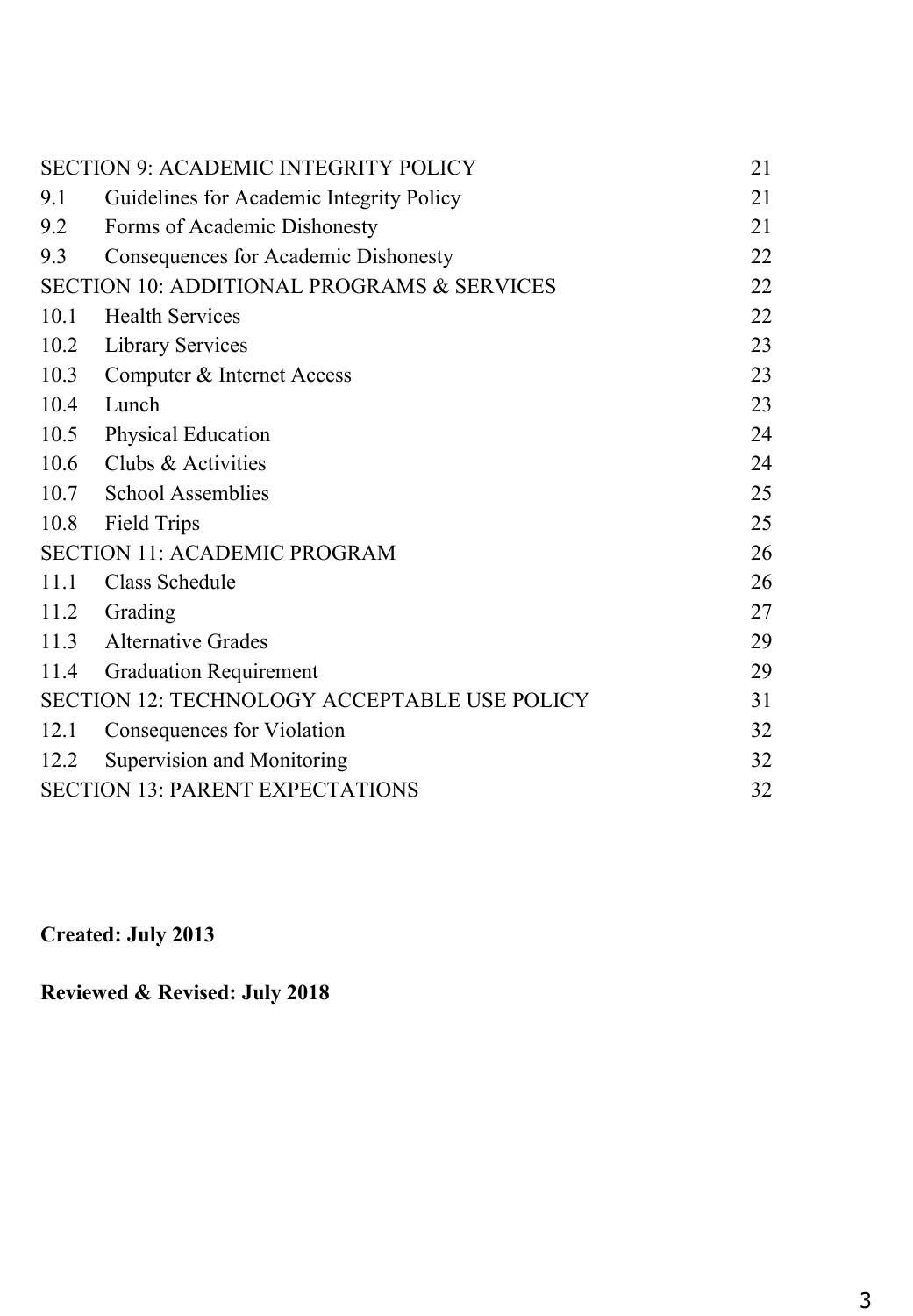# **SECTION 1: TAOYUAN AMERICAN SCHOOL MISSION & PHILOSOPHY**

One of the primary goals is to offer a safe, positive learning environment for our students. The underlying purpose of a clear, fair discipline policy is to ensure that all students can be confident that their school is a safe, secure place to learn and grow.

This handbook contains the rights, responsibilities, and regulations for students who attend TYAS. Parents, please join your child(ren) in reviewing the contents of this document. If you have any questions, please do not hesitate in contacting us.

TYAS Administration Office

Mission Statement:

To develop students to be diligent, resilient and adaptable; consequently equipping them with the knowledge, skills and disposition to further their education and become personally fulfilled, interdependent, socially responsible individuals capable of thriving in a rapidly changing world of the 21st century.

#### Philosophy of Education:

Taoyuan American School (TYAS) aims to cultivate its students to become wholesome, well-rounded global citizens. By providing an intellectual, inquiry based education that entertains diverse interests and facilitates the students' imagination, the school looks to foster understanding, mutual respect, and courtesy. A student's learning needs to extend beyond the classroom walls to encompass the collective goals of being people who:

- are persistent
- manage their impulsivity
- listen with understanding and empathy
- think flexibly
- reflect
- strive for accuracy and precision
- question and solve problems
- apply past knowledge to new situations
- think and communicate with clarity and precision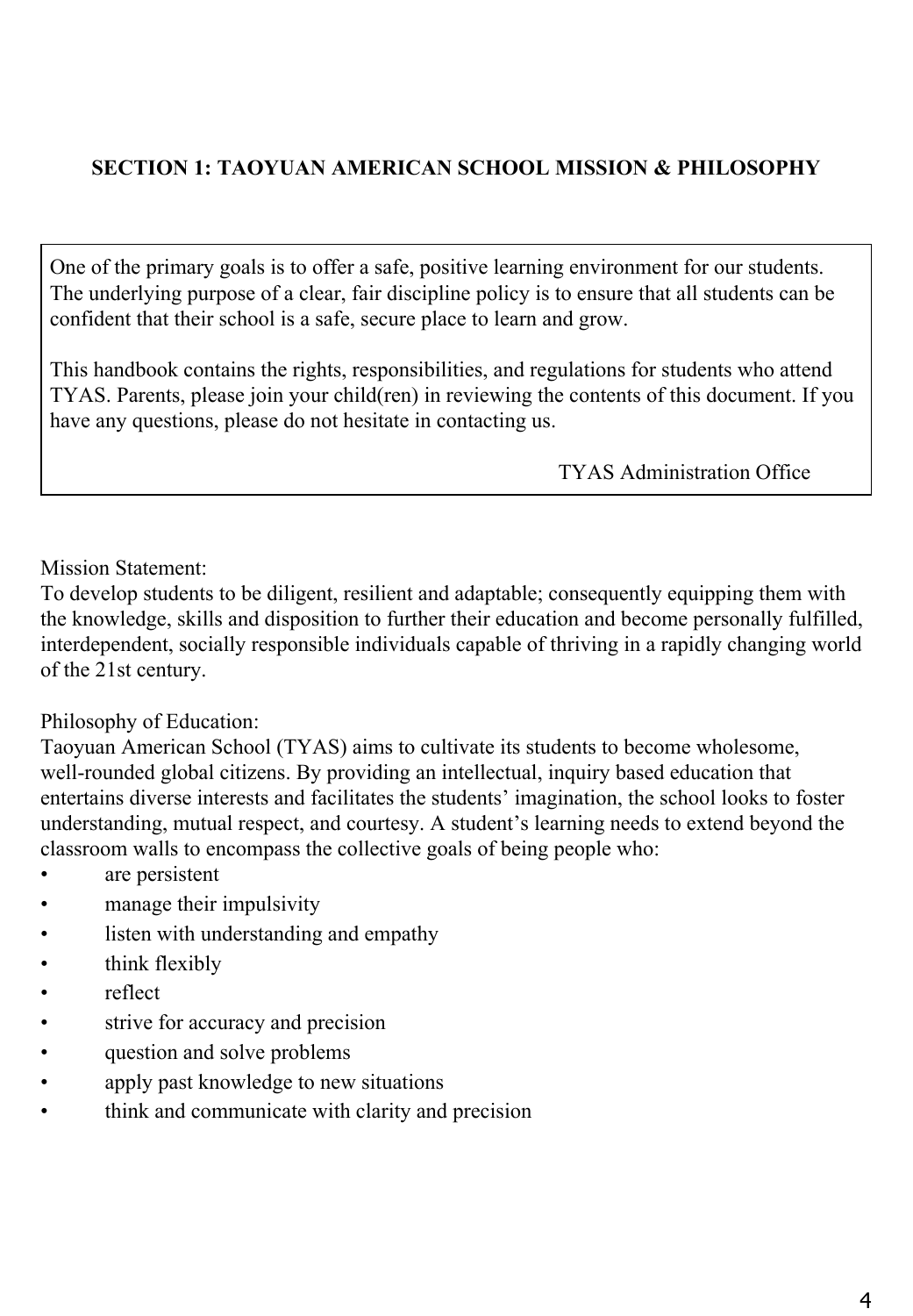- gather data through all their senses
- are creative, imaginative, and innovative
- respond with wonderment and awe
- take responsible risks
- have a good sense of humor
- think independently and learn with enthusiasm

#### **SECTION 2: GENERAL OPERATIONS**

#### **2.1 Operational Hours**

The regular instructional day begins at 8:00 am and ends at 4:00 pm. The Administration Office is staffed from 7:45 am - 4:30 pm. Teachers are available in their classrooms from 8:00 am to 4:00 pm. Parents are asked not to drop off their children before 7:50 am.

## **2.2 School Building Security**

The security guard is scheduled daily at the building entrance. All school visitors must fill out basic information at the Front Desk. In order to ensure a safe, comfortable, and confidential learning and working environment, students, parents, and campus visitors are not permitted in faculty-only areas, including the faculty room, classrooms, and the Administration Office unless attending a pre-approved event and/or meeting. Approval of the use of facilities is at the discretion of the administration. Students are not allowed to enter the security desk area at any time.

#### **2.3 Student Supervision**

The safety and security of every student is a priority that is taken very seriously. Students are supervised during the operational hours by a member of the faculty and/or staff and may not leave the campus without verified parental permission. When students are released from the classroom for any reason, other than break, they must have the teacher's permission.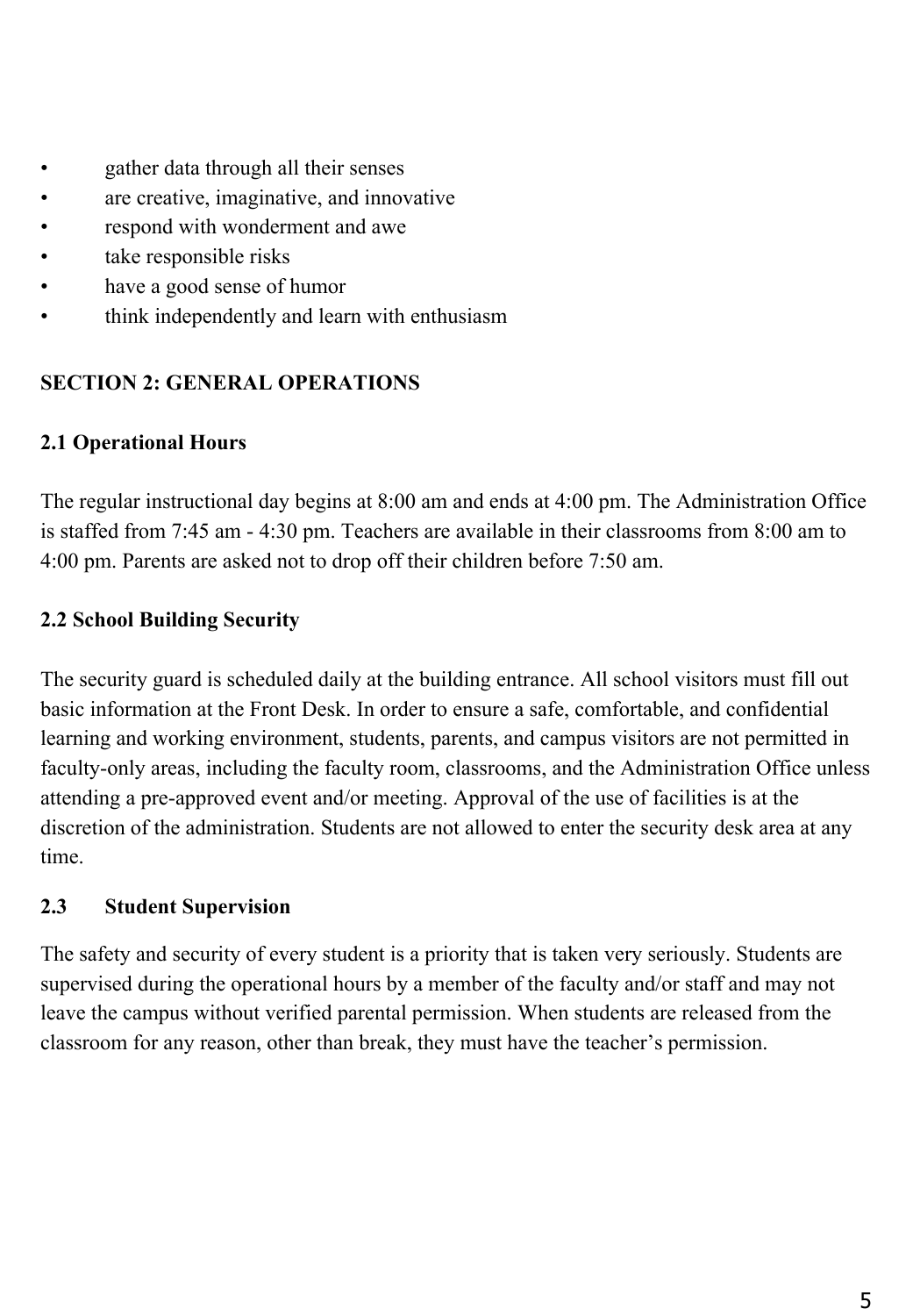## **2.4 Lost & Found**

There is a "Lost & Found" box located in the Administration Office. Items must be claimed by the end of each semester. Unclaimed items will be donated to charity.

## **2.5 Textbooks**

Textbooks are lent to students for the duration of the school year in each class. Each student is responsible for returning all school books in reasonable condition. Parents will be responsible for any lost or damaged books. A second copy of a textbook will be issued upon payment for the lost copy. The replacement fee per textbook is NT\$ 5,000.

# **2.6 Lockers**

Grade 6-12 students will be issued lockers to keep their belongings safe. Each student is responsible for maintaining their locker in a reasonable condition and he/she may be responsible for replacement or damages. Lockers should be closed and/or locked at all times. Students should never give other students their locker key. Anything of high value should never be kept in a locker. Valuable items should be kept at home. The school is not responsible for lost or stolen locker contents. The replacement fee for a lost locker key: NT\$ 500 (per key)

*Note:* Students who are unable to return the textbook(s), locker key or pay their fine, won't be able to get their transcript at the end of the school year and the new textbooks and/or locker key at the beginning of the following school year until they have returned these missing items or paid their fees.

# **2.7 Posters**

To preserve a positive school environment as well as our facilities, students are asked to gain approval from the Administration Office for any posters they wish to post.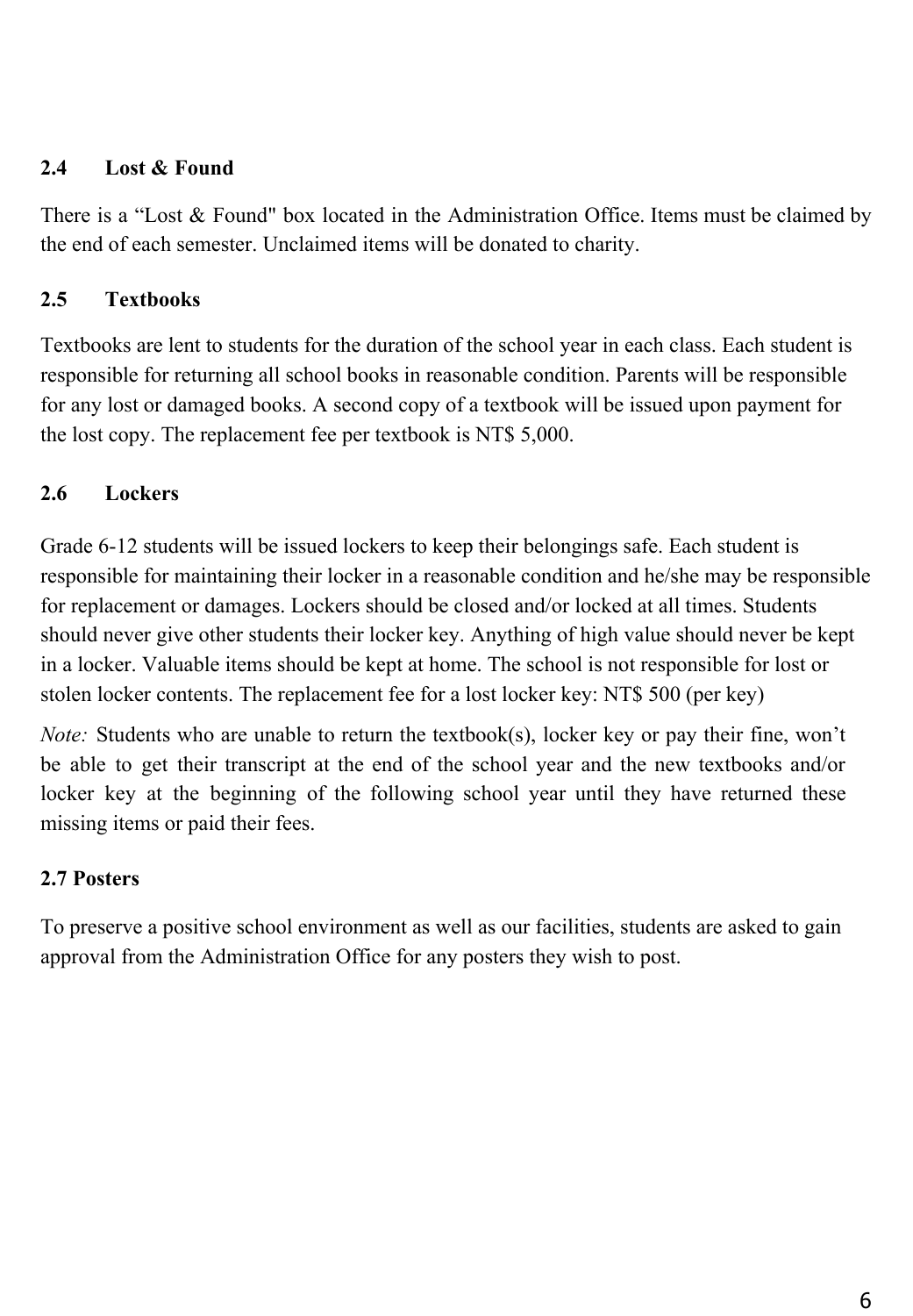# **SECTION 3: SAFETY PROCEDURES**

## **3.1 Emergency Procedures**

The Emergency Procedures outline and give explicit directions for emergency protocols. Members of the Administration are designated to be the "Emergency Team." Any emergency/safety concern should be directed immediately to the Elementary/Middle/High School Director for review and follow up.

# **3.2 Fire or Emergency Evacuation Plan**

To ensure that faculty, staff, and students are aware of procedures, emergency evacuation drills are practiced once per semester or when deemed necessary. Students are instructed to follow teachers' directions and move in a quiet and orderly fashion. Attendance is taken by the teacher once students are assembled in their designated location. If any student is missing, the Administration Office is immediately notified. Teachers, staff, and students return to their classrooms once the Principal has given the "all-clear" announcement. Existing fire-safety measures on campus include evacuation maps, fire alarms and fire extinguishers.

# **3.3 Earthquake Emergency Plan**

Following the cessation of earthquakes and tremors, teachers will follow established emergency procedures to evacuate to a safe location.

# **3.4 Student Health and Safety**

The school shall inform parents of all incidents of communicable and infectious disease on campus. No student shall be allowed to appear on the school grounds while in the contagious stage of an infectious disease.

# **3.5 Accidents and Illnesses**

Students who are involved in an accident or become ill should report directly to the school administration office and will be directed to the school nurse. Students who need assistance should report to or ask someone to report to the nearest teacher. Anyone who observes an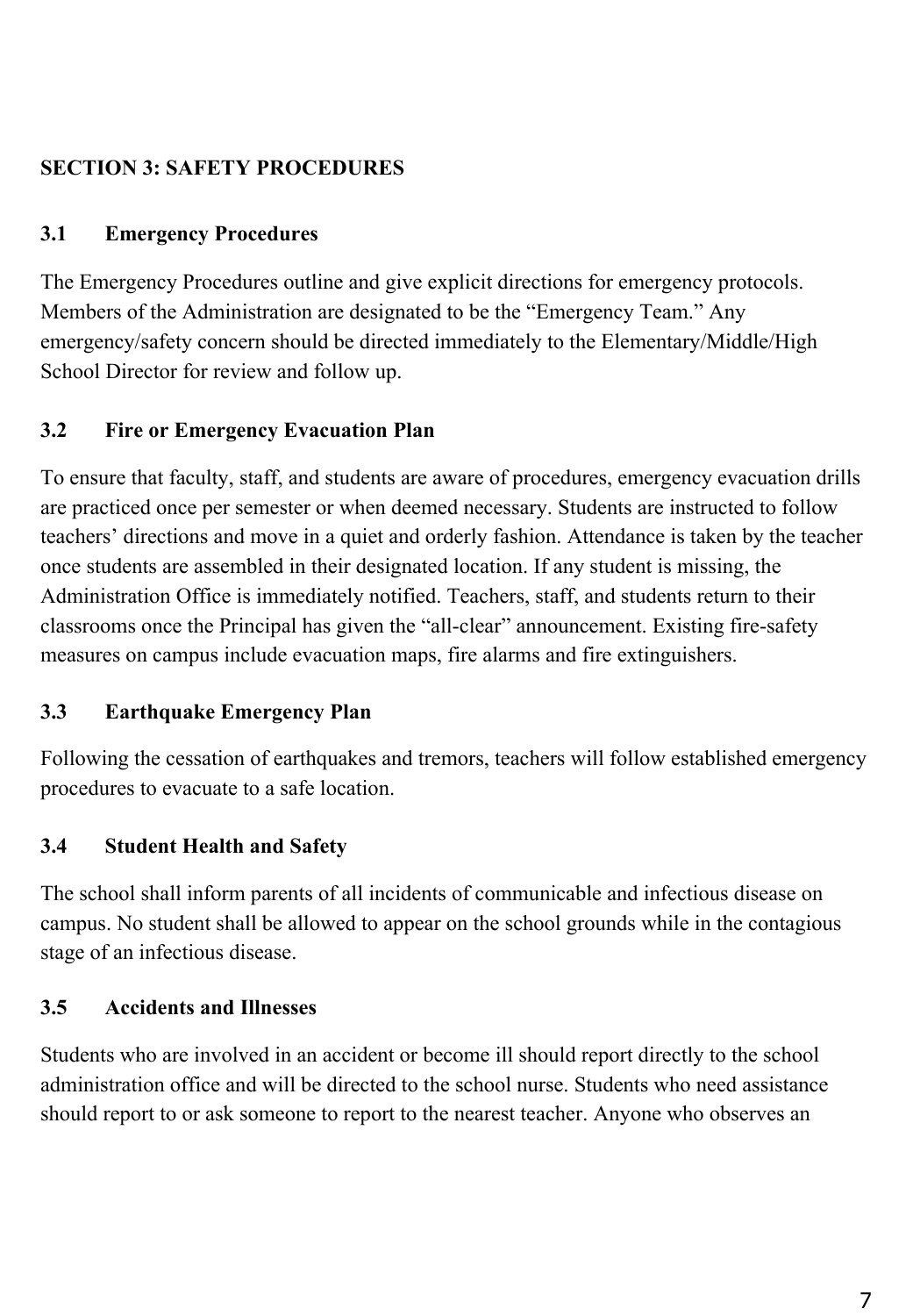accident or sees someone who appears ill should report to the nearest teacher and go to the school nurse for assistance. Students should refrain from carrying anyone for help and wait for the nurse. More damage can be caused by moving someone improperly.

# **3.6 School Cancellation**

School cancellation may occur due to typhoons or other natural emergencies. If the condition warrants the cancellation of scheduled classes, students and their families will hear from either the Administration Office, TV broadcast, and the school website. School cancellations are governed by the Taoyuan City Government, New Taipei City Government, Hsinchu City Government and/or Taipei City Government. While the school will adhere to Taoyuan City Government, if the student's local government cancels school, that student will not be required to come to school on that day.

# **SECTION 4: TRANSPORTATION**

# **4.1 Drop-off and Pick-up**

Vehicles drop-off and pick-up students in front of the school building. Parents and students are asked to follow basic traffic rules and to be aware of children in the area. Please drive at a safe speed on campus at all times.

# **4.2 Bus Program**

Bus services are available for students. If you are interested in these services, please contact the Administration Office for arrangement.

# **4.3 Expectations for Riding the School Bus**

- If you are taking the school bus in the morning, please make sure that you are ready for pick up before the bus' arrival. At the end of each school day, please go to the assigned dismissal location as soon as possible and be ready for the school bus to leave on time.
- If the student's residential address is changed, the Administration Office should be notified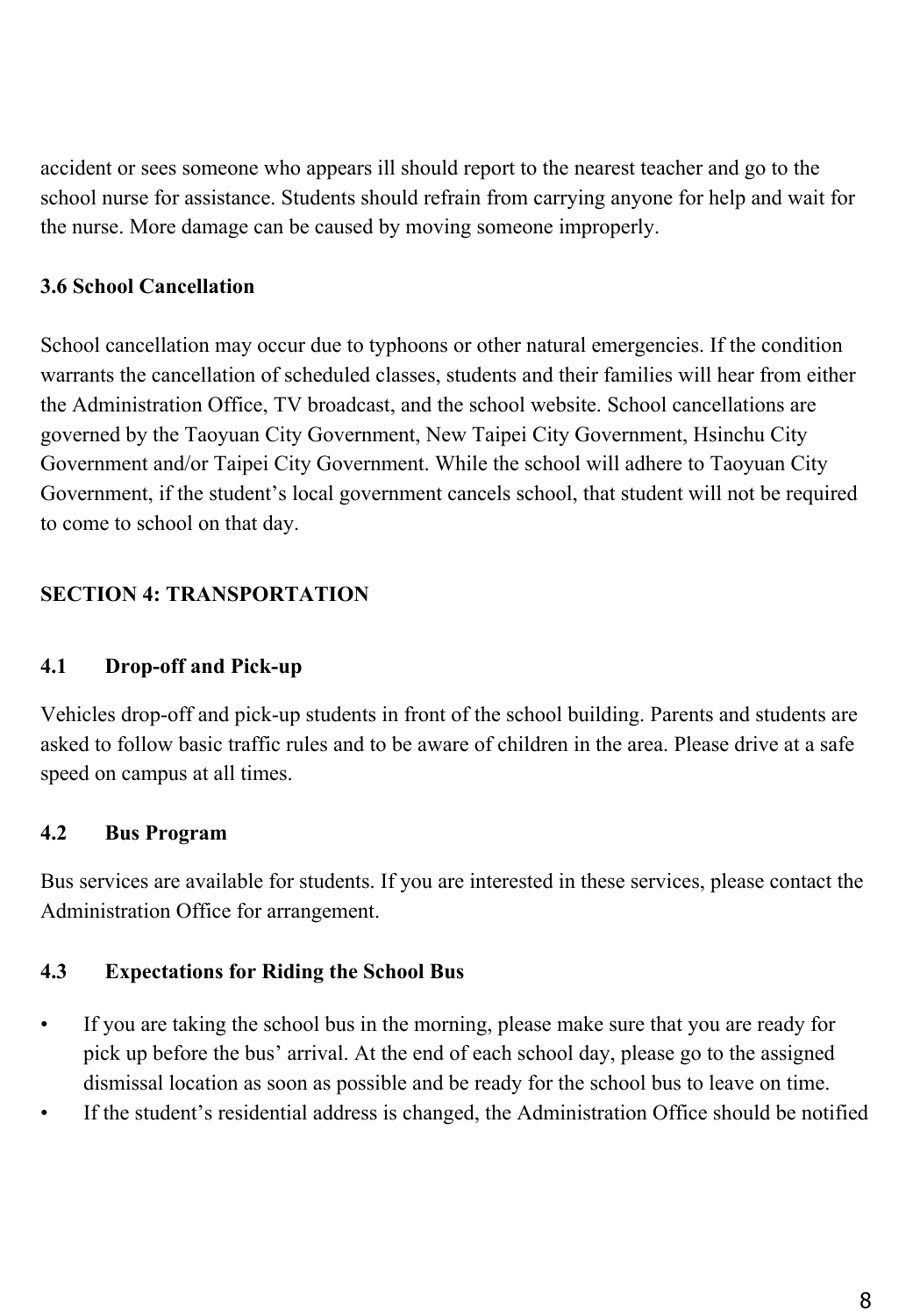immediately.

- If the school bus does not show up on time or is more than 10 minutes late, please contact the TYAS Bus Control Center Line Group to report any issues. If there is no alternate transportation available, the student should follow his/her parent's directions for obtaining transportation to school.
- Since seating and space are limited, students must only ride the bus to which they are assigned and keep personal possessions such as book bags on their lap and not in the aisles or on the seats; one student per seat.
- The school is not responsible for any item left on the school bus.
- To avoid personal injury, passengers should never stick their head, hands, arms, or any other part of their body out of the windows or doors. Students must remain in their seats, fasten their seat belts, and face forward.
- Bus routes are set to minimize time on the road and to pick-up/drop-off students at the safest locations. Do not ask the driver to deviate from his scheduled route and/or stops.
- Refrain from creating disturbances that would expose yourself or others to risk, danger, harm or injury. Do not use threats or intimidation against any person on the bus or at the bus stop.
- Never throw anything in the bus or out the bus window.
- Help maintain a clean and sanitary bus. Eating, drinking, and chewing gum are not permitted on the bus.
- Remain in the bus in the event of a breakdown or minor accident occurring. The Administration Office will dispatch another vehicle to take you to your destination and notify your parents as soon as possible.
- Respect the personal property of others. Any student responsible for any damage, destruction, or defacing of personal or school property will be required to pay for the damages and will be subject to disciplinary action.

# **SECTION 5: SCHOOL COMMUNICATION**

# **5.1 Parent and Teacher Communication**

Communication between parents and teachers is encouraged whether through parent-teacher conferences, one-on-one scheduled meetings, by telephone, in writing, or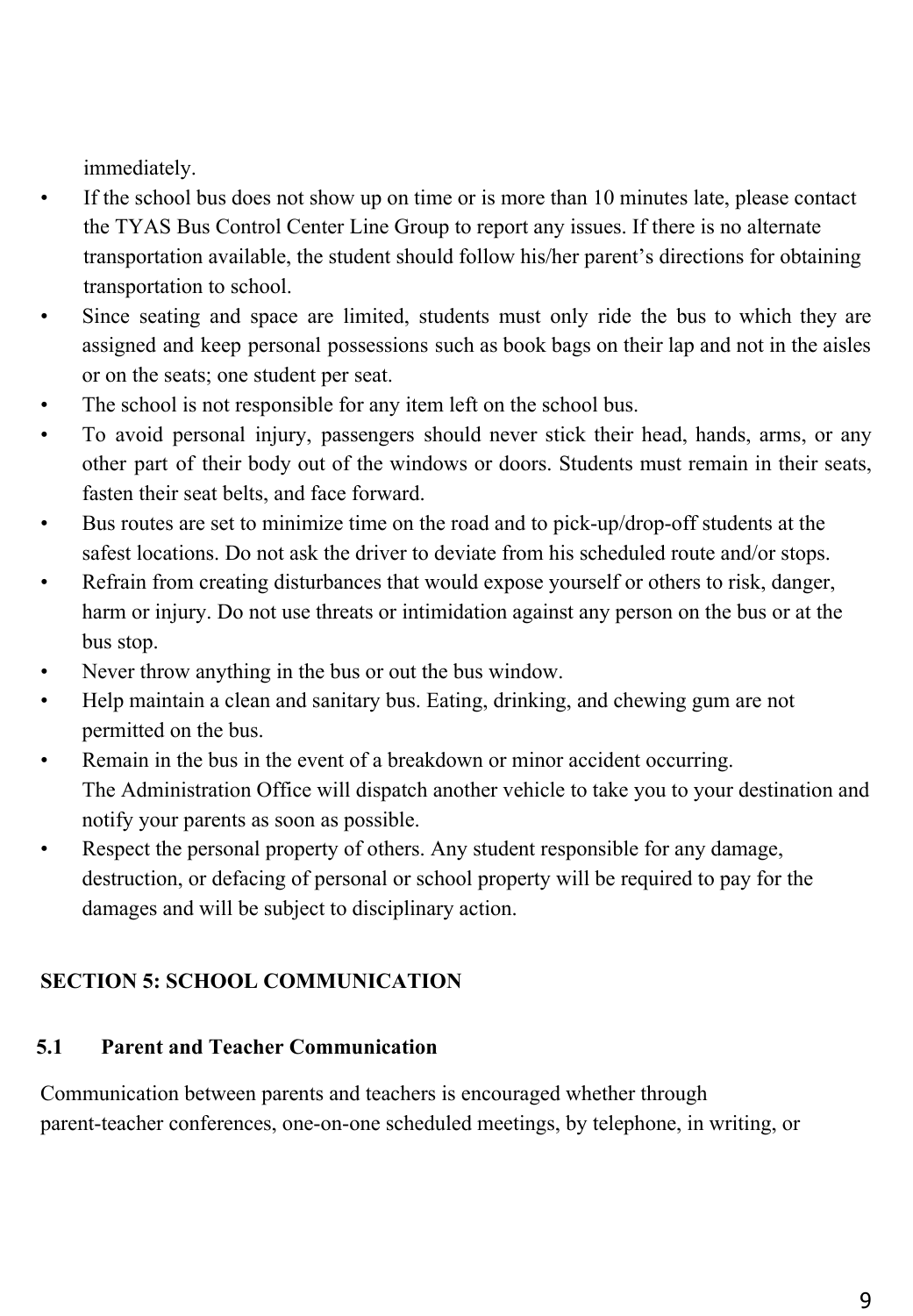via e-mail and/or Engrade.

# **5.2 Contact Information**

To ensure effective communication between the school and all community members, please provide your address, telephone number(s) and email address to the Administration Office, including emergency contact information. If any of this contact information should change at any time, please inform the office of the change as soon as possible.

Please inform the school in advance in the event that the parents or guardians of a student are going to be out of the country. Inform the office of the dates of your absence as well as the alternative contact information.

# **5.3 Communication Book & Student ID Card**

Elementary School students are provided a communication book to record all daily assignments and reminders about upcoming homework, activities, projects, quizzes, tests and exams. In addition, teachers may use the communication book as a forum for communicating with parents.

Students are issued a student ID card at the beginning of each academic school year. The replacement fee for the Student ID Card: NTD\$500 (per card)

# **5.4 Student Email and Engrade Accounts**

All students are assigned email and Engrade accounts. Middle and High School students are expected to check their accounts on a regular basis as it will be a primary means of communication between students and teachers.

Parents that are new to the school will be given an Engrade account, so they may login and follow their student's progress. This is a secure account that only parents will have access to. If you have an account but are unable to log-on, please contact the Administration Office for assistance. Engrade Website:<https://www.engrade.com/>

# **5.5 Permission Slips**

Permission slips will be sent home by teachers for any activity beyond the school day or for participation in field trips, excursions or off-campus activities and must be signed by parents. A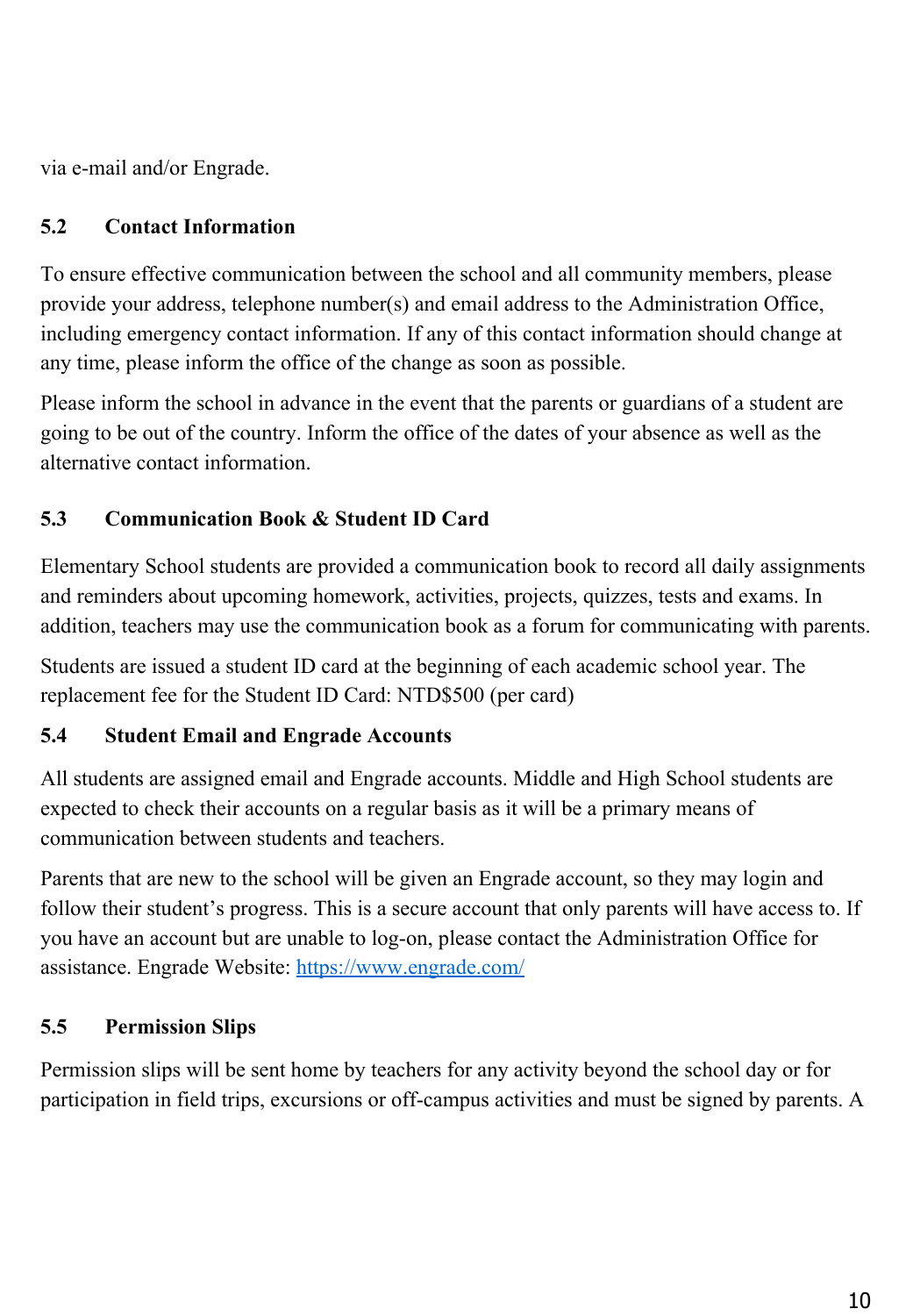signed permission slip is required for participation in such activities. If permission slips are not returned prior to an activity and/or a field trip, students will not be permitted to participate in the activity. Permission slips are a way to communicate with parents and ensure the safety of our students.

# **5.6 Report Cards**

Parents and students will be able to view grades through Engrade, our school's online grading system. Parents are urged to check their child's progress through the online grading system. Report cards are distributed at the end of each quarter. Report cards are sent home with students and/or by mail.

# **5.7 Parent - Teacher Conference**

Parent-teacher conferences are scheduled after the first and third quarter report cards have been issued. Parents should contact the Administration Office to make an appointment with the teacher, or write a note or send an email directly to the teacher anytime during the school year to arrange a parent-teacher conference.

# **5.8 Transcripts**

Transcripts are available to all students upon request. Transcripts include semester grades, Grade Point Average (G.P.A.) and credits for courses taken from 9th through 12th grade only. This transcript may also include progress towards additional graduation requirements, such as the completion of community service hours. Transcripts may be requested from the Administration Office and will be given to students and parents within a week.

# **SECTION 6: STUDENT ATTENDANCE**

# **6.1 Attendance**

School begins at 8:00 am. All classes need to start their instructional time promptly. Students should report to their Homeroom class before 8:00 am.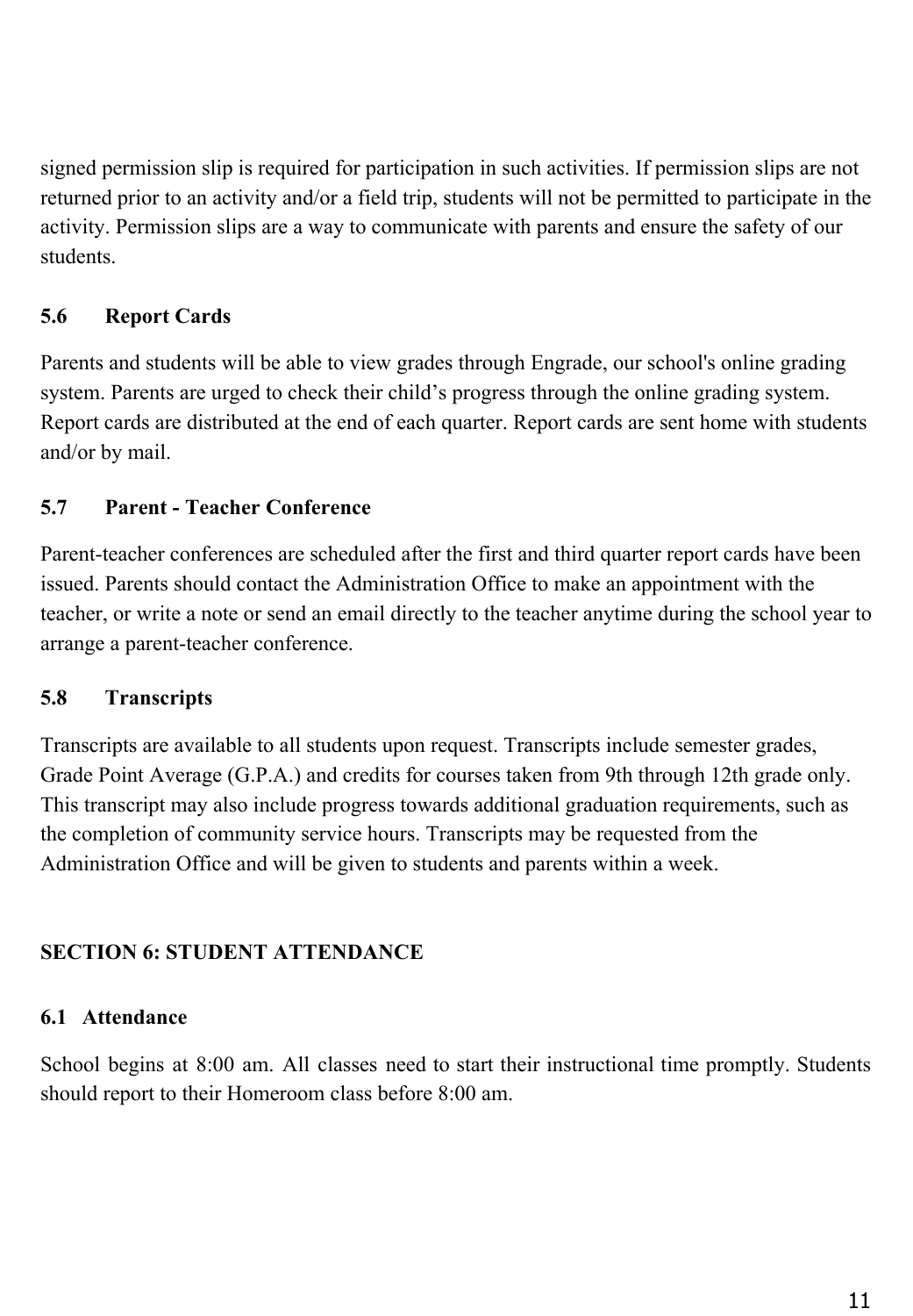In the event a student is going to be late or absent from school, the parents should notify the school Administration Office. If the school has not heard from the parent by the time the daily attendance is complete (8:50 am.), parents will be contacted for verification of student absence. Students must report to the Administration Office, if they arrive after the end of the first period of the day to receive a pass to class.

Starting school after the first day of the school year or leaving before the end of the school year is discouraged, as it is disruptive to the full instructional experience for students. Parents are also discouraged from removing students from school for extended periods of time for vacations or reasons other than family emergencies. Students who are absent for 10 or more classes in a reporting period may receive insufficient credit or incomplete status for the course(s) or be required to attend summer school for remediation and credit for the course(s).

# **6.2 Tardiness**

Teachers are required to take attendance for every class. Students who arrive to school later than 8:05 a.m. or 5 minutes after the starting time of an instructional period will be counted as tardy. Appropriate disciplinary action will be taken as needed if the student's tardiness is excessive, and the student's parents will also be contacted. Any student that is late because of scheduled school transportation will not be marked tardy.

# **6.3 Absences**

Regular prompt attendance is critical to student success in the academic program. The learning experience in a classroom is a meaningful and essential part of the educational program. Time lost from class due to tardiness or absence is irretrievable and must be viewed as a lost opportunity for the in-class interaction between students and teachers. Students who are more than 10 minutes late to any class may be considered absent. Whether the absences are excused or unexcused, students and parents can't request additional makeup instructional periods.

# **6.3.1 Excused Absences**

It is the parent's responsibility to notify the school within 24 hours and each succeeding day of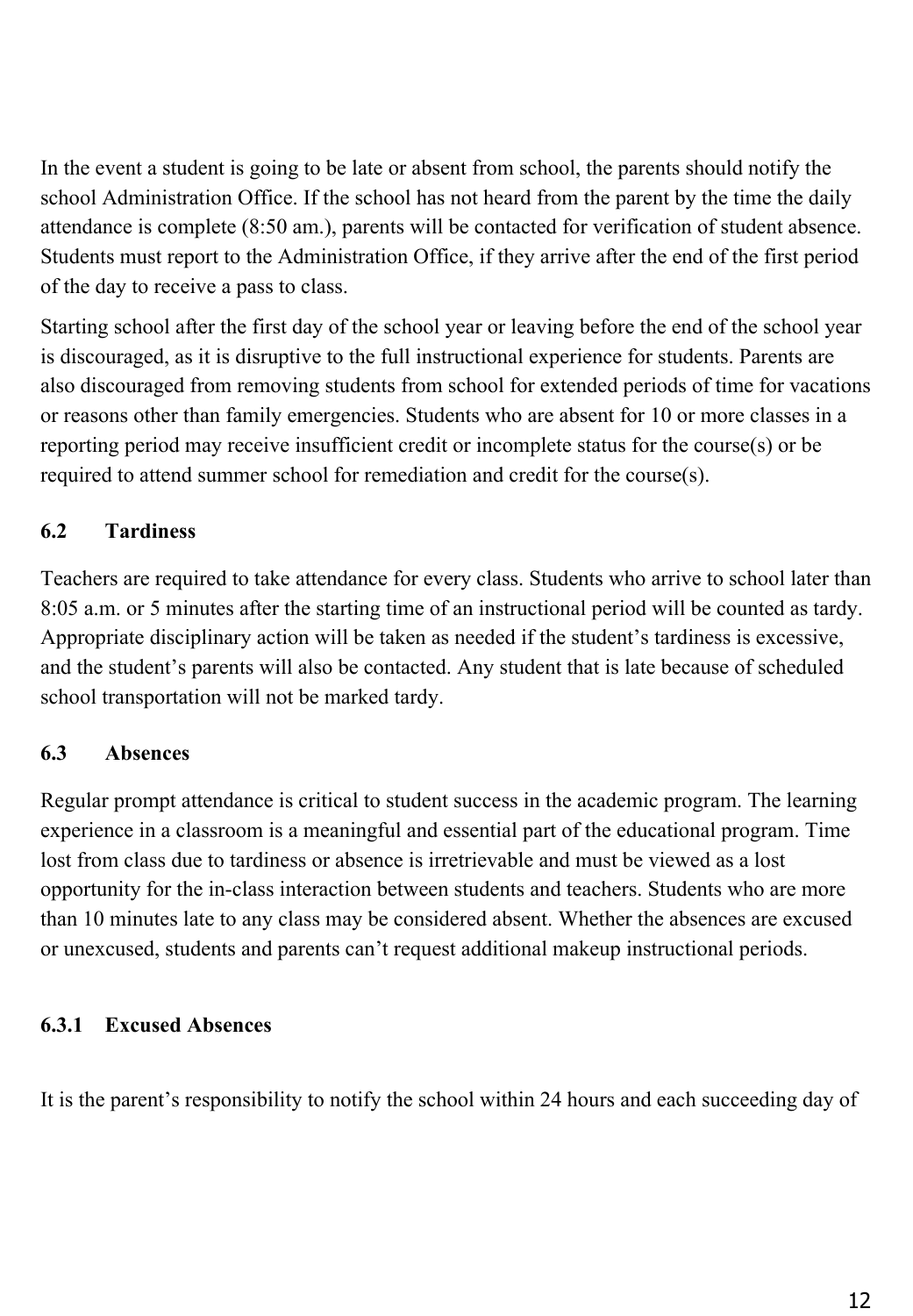a student's absence.

Planned absences may be excused when a request is submitted to the Administration Office a minimum of 3 school days in advance of an absence.

The following absences are excused:

- Student Illness/Health Condition/Medical Appointment
- Family Emergency/Death in the immediate family
- Religious Purpose
- Circumstances causing reasonable concern to the parent for the student's health or safety
- Other situations beyond the control of the student (determined by the Principal or the school level Director)

# **6.3.2 Unexcused Absence**

All other absences are considered unexcused absences, including absences caused by the student or parent oversleeping, student missing the bus, and transportation problems. Going to another city or country to visit family or friends is not excused.

A trip for a wedding or other family event is not automatically excused. Neither is a trip for the holidays that gets extended because of the distance traveled.

A maximum 5 day trip for a funeral can be excused, but any days added beyond this for a longer period of time may not be excused.

Parents must list a specific reason for any absence; otherwise it will be listed as unexcused. A parent's request to excuse a child's absence without a stated reason or with a reason that does not meet the above criteria for excused absences will cause the child's absence to remain unexcused.

Students are given the opportunity to make up work missed by making arrangements with their teachers.

If a student who has been recorded as having 10 or more unexcused absences for a class during a semester, may fail that class for the semester and have to attend remedial classes to do credit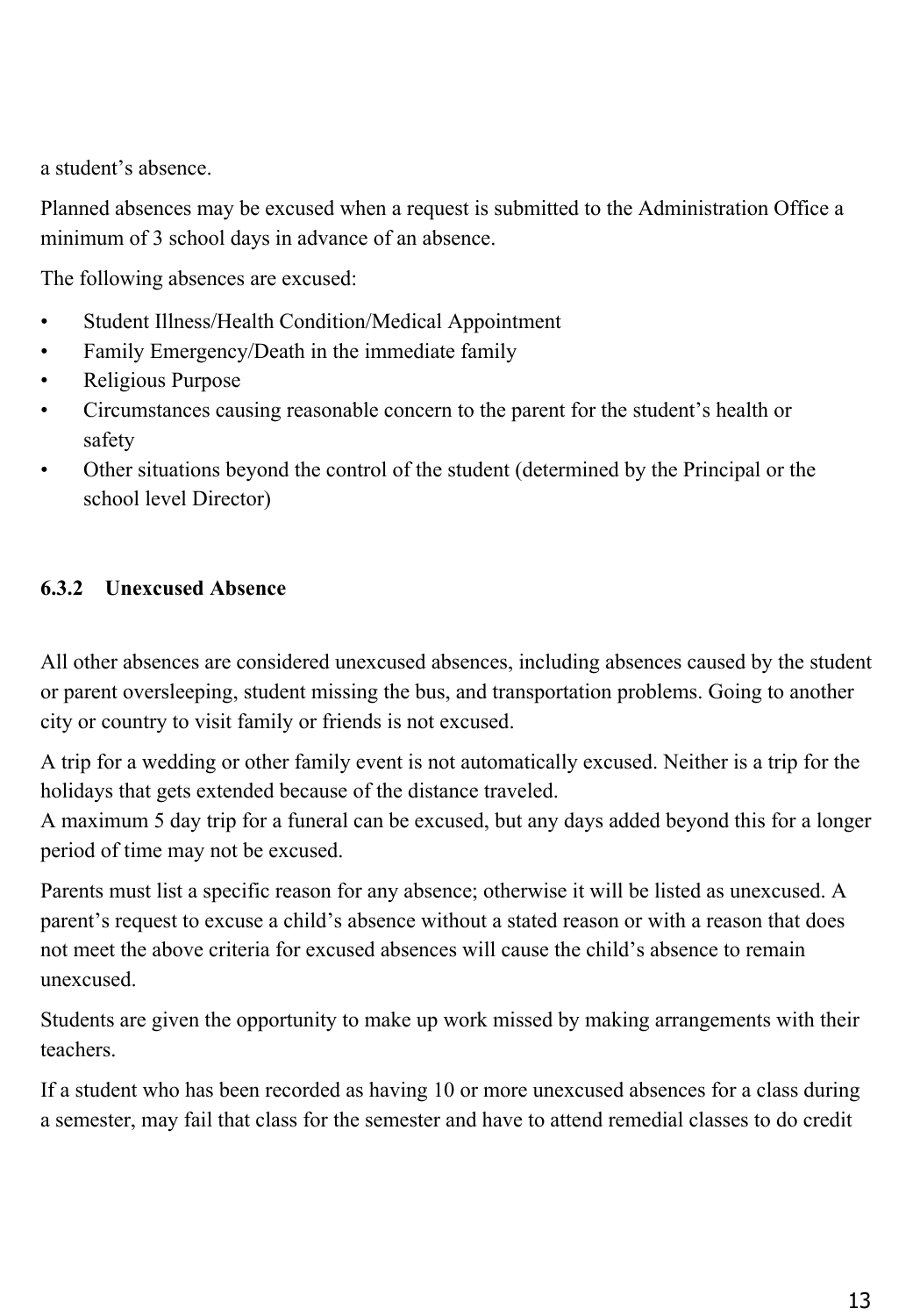recovery.

#### **6.4 Student Release**

At the end of school each day, all students will be released to their parent, guardian, school bus driver, or a person designated (in writing) by the parent. Students are not to be left at school unless they are participating in a scheduled after school activity or event. The school is unable to properly supervise children unless they are involved in a scheduled school activity. Thank you for your understanding and cooperation in this matter.

# **SECTION 7: TEACHING & LEARNING CLIMATE**

In order to be a highly effective school, teachers and students must teach and learn in an efficient, involved and caring manner. The school values a climate where teachers and students feel good about being respected and having a sense of belonging.

In unusual cases of serious or continued minor behavioral problems, students will be sent to the Administration Office for corrective action to be administered by relevant school administration.

# **7.1 Student Behavior Expectations**

The following expectations are based on common decency and respect. It is assumed that most students at most times are able to regulate themselves and will have no trouble meeting these expectations. They are in effect at all times on campus, as well as during field trips, sports tournaments, club trips or any other school-sponsored event.

Students are expected to:

- Respect fellow students and all adults on campus.
- Respect others' property, including that of the school.
- Refrain from violence.
- Attend classes regularly and arrive on time.
- Remain on campus.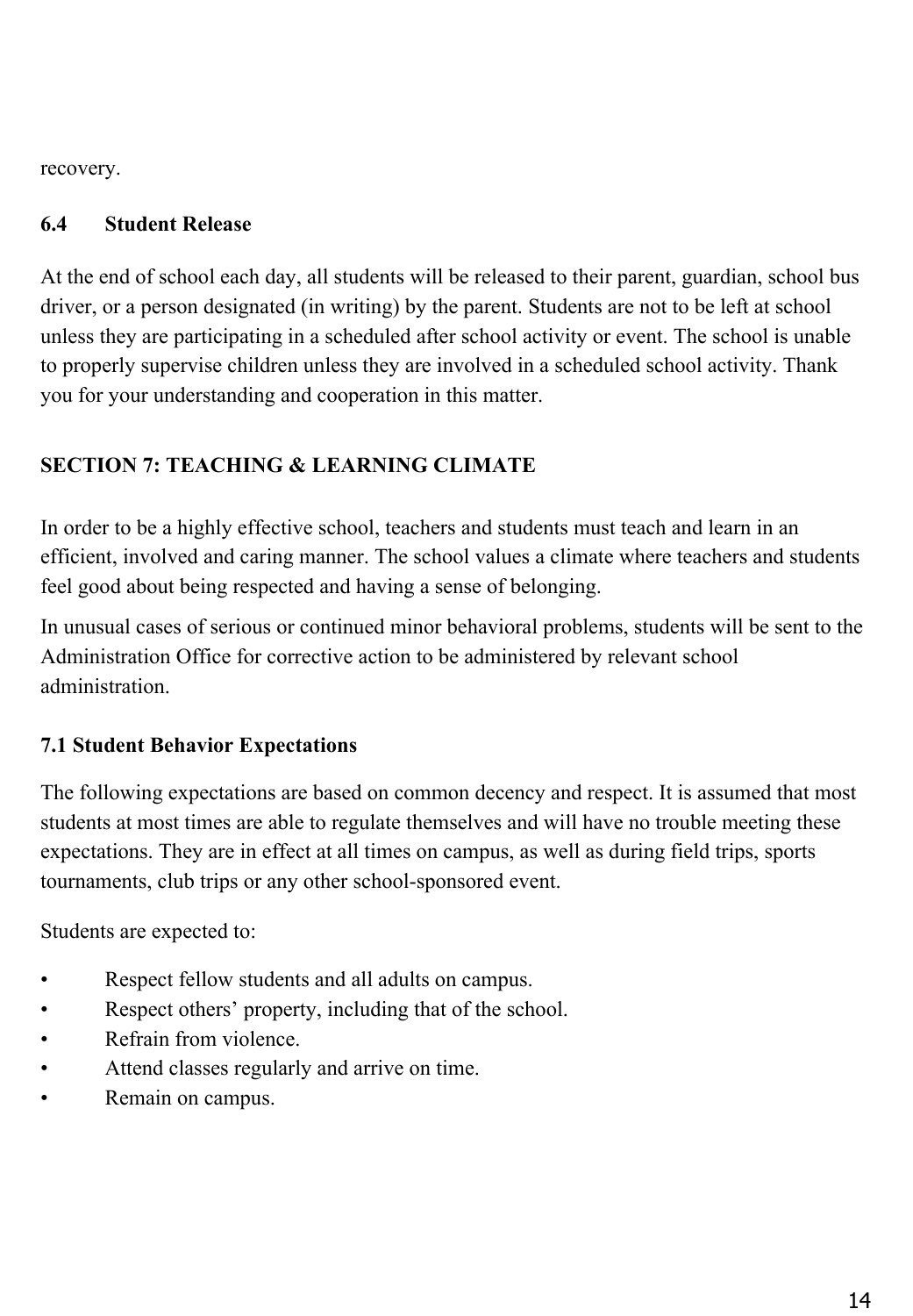- Respect the educational environment of the school.
- Use appropriate language.
- Help to keep the campus clean by picking up their own trash and using the recycle bins appropriately.
- Follow the rules set by the classroom teachers, activity advisors, coaches and chaperones.

# **7.2 English Language Usage**

The school seeks to provide quality education using English as the language of instruction. Successful students should take every opportunity to use English.

Following are the expectations for the use of English language by students:

- English is the language of choice at all times on campus (with the exception of the foreign language classrooms). English is spoken at all school sponsored events and activities regardless of the location.
- English is the language of written and verbal instruction both in and outside of the classroom except at times and conditions approved by the teacher concerned.
- At all school functions, students are encouraged to use English as often as possible, creating an English-speaking environment.

# **7.3 Dress Code**

Students are expected to dress appropriately for school at all times. Clothing should not be distracting or offensive to others, nor should it cause any disruption of the functioning of the school. The school reserves the right to ask students wearing inappropriate attire to change. The following dress code guideline should be followed.

# **Dress code guidelines:**

- A belt is required if the garment has belt loops.
- Shirts (including t-shirts) must be tucked in.
- Shorts/skirts must be mid-thigh or longer.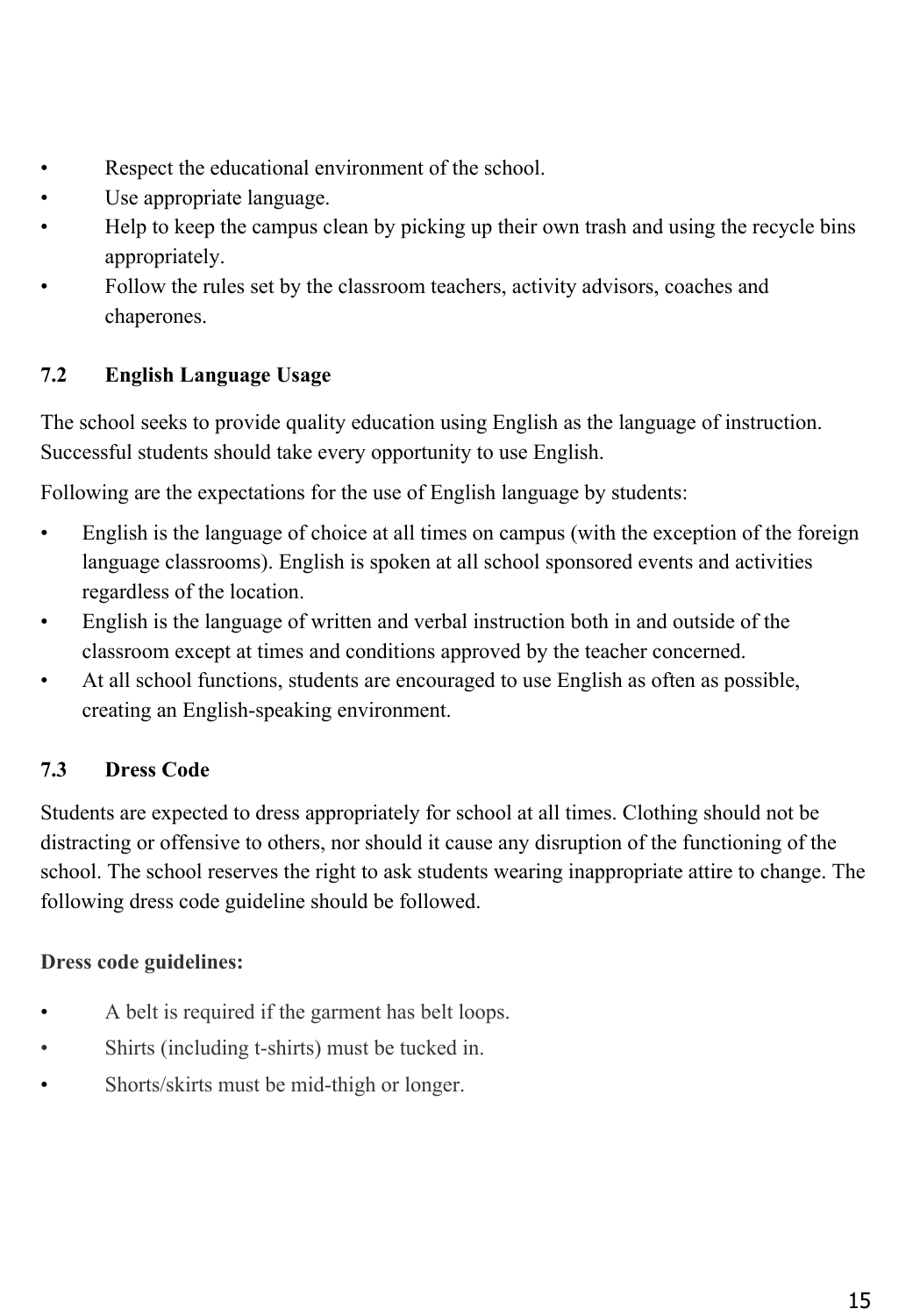- Shoes must be safe and appropriate.
- Clothes must be appropriate size, with waist of garment worn at student's waist.
- Clothing that is too tight or too loose is not appropriate for school.

## **7.4 Electronic Devices**

Students are asked to use all electronic devices in a responsible manner and with discretion, always adhering to the rules set by their teachers (in their respective classrooms). Phones, tablets or laptops should never be allowed to interfere with any lesson, but may be used in the classroom when permitted by a teacher.

## Appropriate Use:

- Emergency communication with parents
- Research for a school project
- Use as a dictionary, for translation or as a calculator
- All other educational uses

# Inappropriate Use:

- Use as a means to cheat on tests and exams
- Texting or phoning friends
- Playing games
- All other non-educational uses that don't conform to the class rules

In the event of a student not following the rules set by their teacher, the device may be taken from said student. Depending on the severity of the transgression, the teacher may decide to:

- Keep the device until the end of the period
- Keep the device until the end of the school day
- Ask the parents or guardian to pick the device up from the office

The school will not be responsible for the loss or damage of any personal electronic devices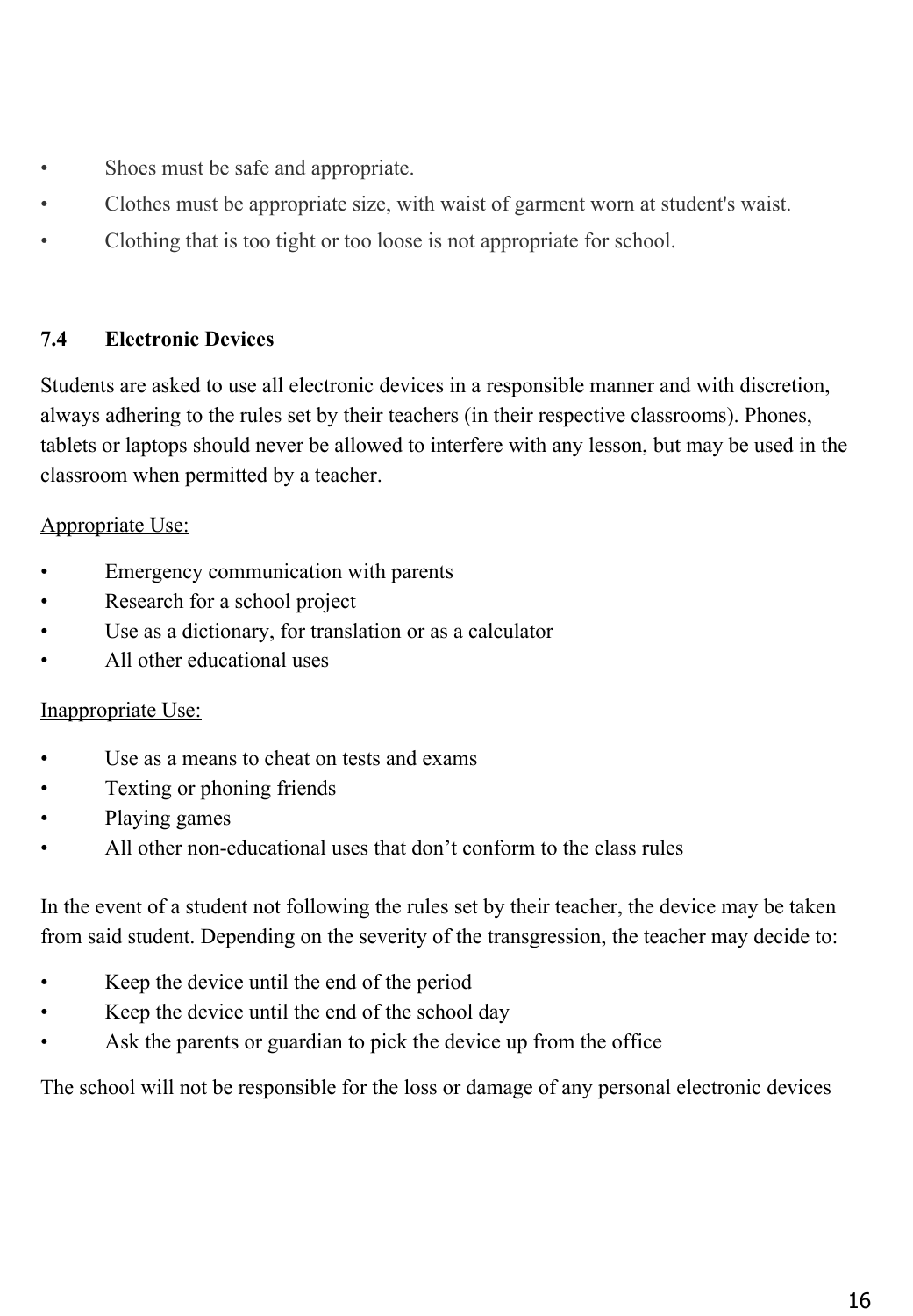brought to school.

# **7.5 School Wifi**

School-wide Wifi coverage is available for student use.

# **7.6 Phone Calls**

Cell phone usage is not permitted during classroom time, and cell phones must be turned off or on silent mode in all classrooms. If a parent must contact a student during school time due to an emergency, they may call the Administration Office. If a student needs to phone home in case of emergency, the student is permitted to use the telephone in the Administration Office.

# **7.7 Food & Drink**

All food and drink (except water) is to be consumed outside the classrooms. Water may be consumed inside the classroom anytime. Food and drink for special occasions (such as birthday celebrations, rewards given by the teacher for reaching certain goals, etc.) may be consumed in the classroom with the teacher's consent. Gum chewing is prohibited at all times.

# **7.8 Inappropriate Language**

The use of inappropriate words or phrases in any language is absolutely forbidden and offenders should expect appropriate disciplinary action to be taken. Disrespect towards peers and/or teachers and any other adults will not be tolerated.

# **7.9 Homework**

The assignment of homework is a vital component of the attainment of academic excellence. Homework is defined as the "extension of the learning experience beyond the classroom." The amount of homework will vary from day to day based upon the following: the subject matter, the varying abilities of the student, the scheduling of other activities or special programs, and the work assigned for other projects.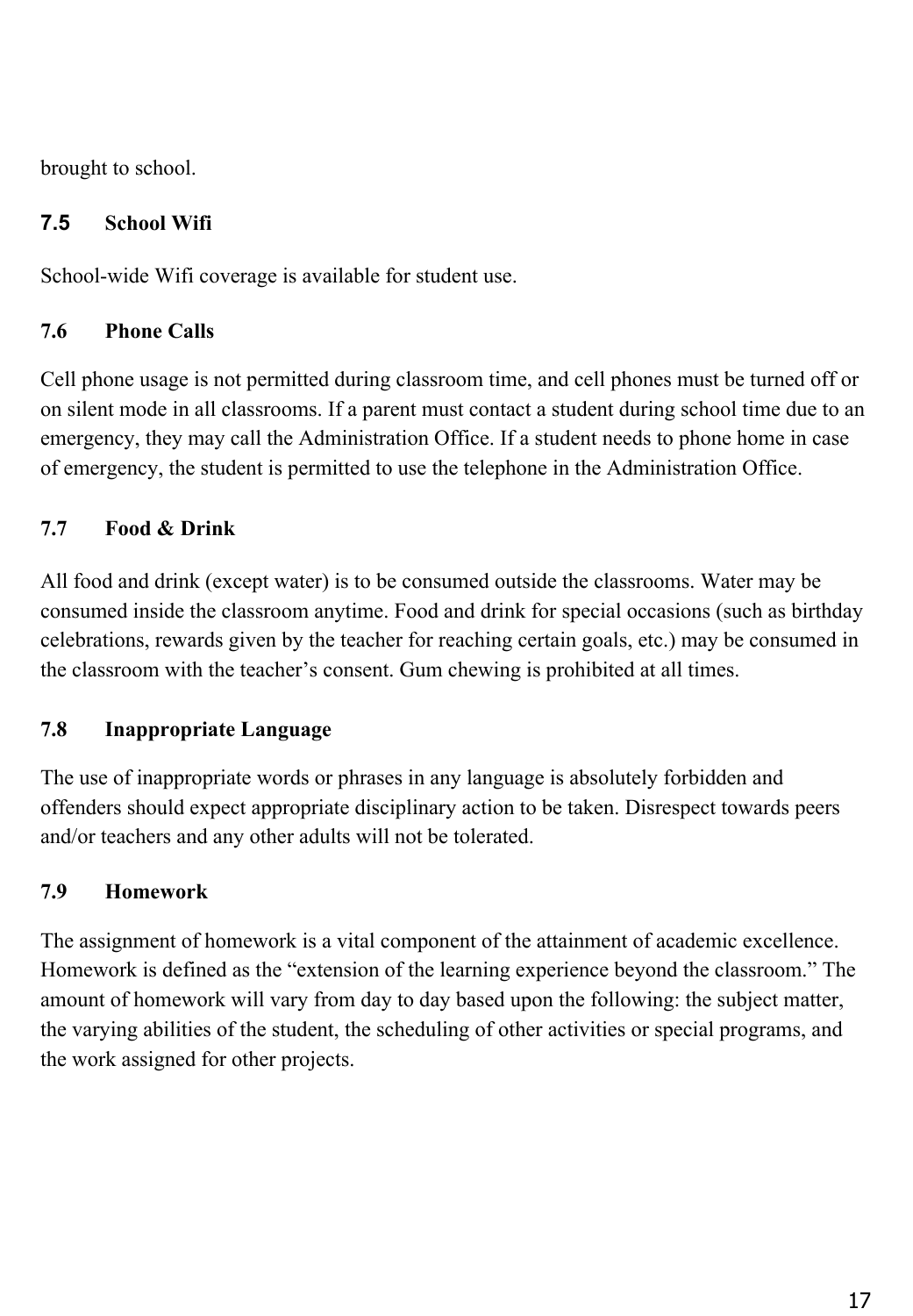## **7.10 Harassment & Bullying**

The school has zero tolerance towards harassment or bullying. There is concern for all students' welfare and safety. Any attempt to intimidate, threaten or embarrass a student or a teacher will result in disciplinary action.

Students and parents are expected to inform teachers, directors or administration when they feel that their safety is in jeopardy as a result of any of the above mentioned acts.

Any form of harassment/bullying must be reported immediately to a teacher or staff member.

#### **7.11 Weapons**

Weapons of any kind are strictly prohibited on campus and all school events, regardless of the location of the event. If a weapon or other dangerous item is found on a person, in a locker or schoolbag of a student, it will be confiscated and an emergency meeting with the parents will be requested as this may be grounds for expulsion.

#### **7.12 Alcohol and Substance Abuse**

The school is an alcohol and drug free campus. If a student is found to be in possession of, dealing in or under the influence of any such substances, it will lead to very serious consequences, such as suspension and expulsion from school. An immediate meeting with the parents will be requested by the school, as this may be grounds for expulsion.

# **7.13 Smoking**

The school is a smoke free campus. It is expected that all members of the faculty, staff and student body adhere to this policy.

# **7.14 Public Displays of Affection**

Public displays of affection should be avoided and kept at a professional level and should not offend students, faculty members, staff, or guests. Students will refrain from intimate and prolonged embraces, kissing, hugging, inappropriate touching or any other physical act that is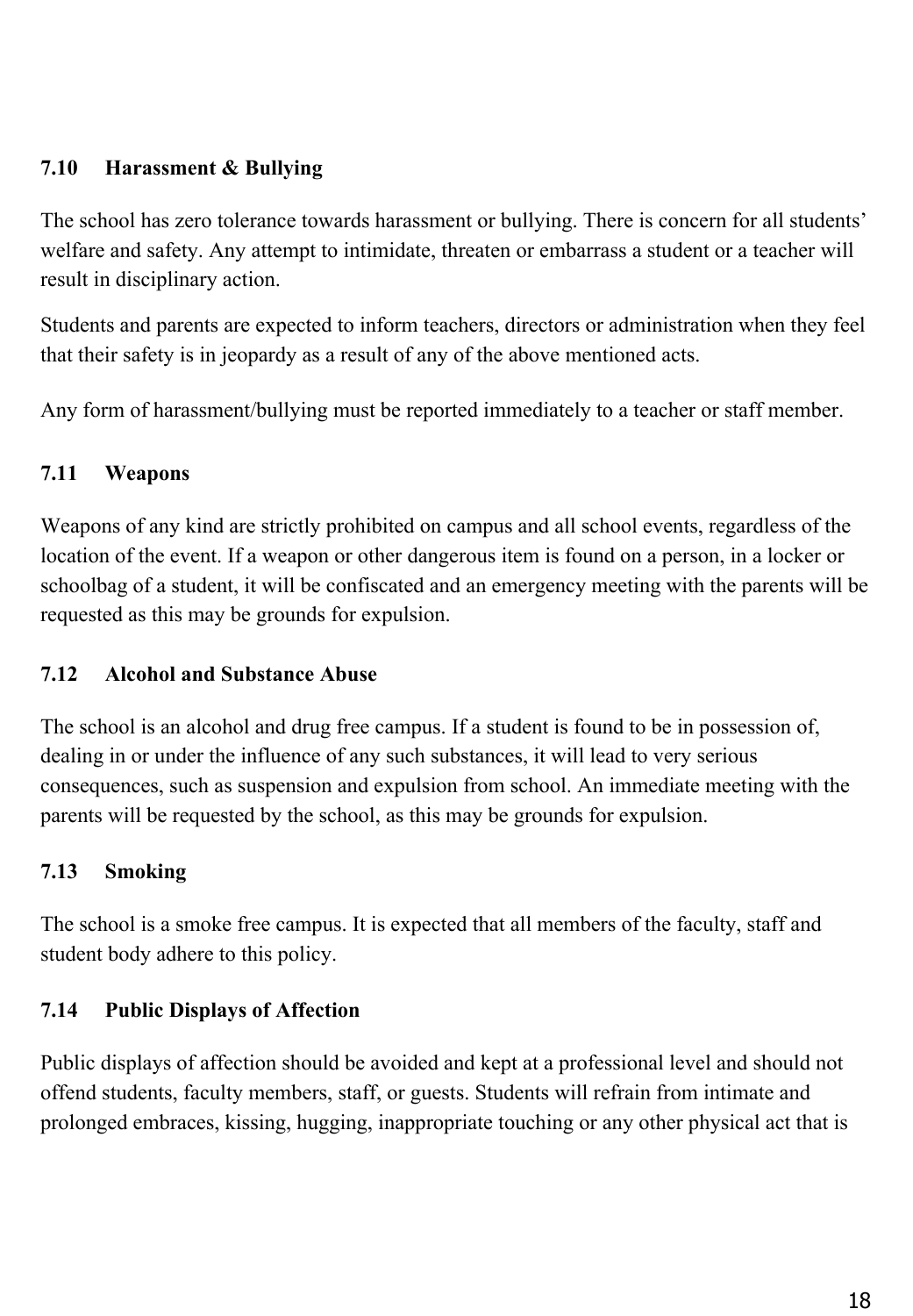considered to be offensive or socially unacceptable to the general public on campus, school transportation, and school-sponsored events or any other educational setting.

# **SECTION 8: DISCIPLINARY CODE**

As part of the school community, all students have certain rights and responsibilities. All students are expected to abide by a Code of Conduct.

#### **8.1 Disciplinary Action**

Our goal for the learning environment is to create a caring community of learners, where mutual respect is the norm. Like most schools, we have a behavior and disciplinary code, which is defined below and enforced in order to maintain a safe and orderly environment. These rules are also applied when using school transportation, or participating at any school activity or event.

The following is a non-exhaustive list of behaviors which may result in disciplinary action:

- Destroying/vandalizing school property
- **Stealing**
- **Littering**
- Disrupting a class or other activity
- Excessive tardiness/absences
- Cheating/Plagiarism
- Missing or late for detention
- Using profanity, in any language
- Dangerous behavior/horseplay/fighting, either verbally or physically
- Harassment/sexual harassment/bullying
- Failure to abide by the rules set on a class field trip, off campus activity, sports tournament or other school-sponsored trip
- Use or possession of drugs, alcohol, tobacco, weapons on campus
- Disrespectful or insubordinate behavior
- Inappropriate public display of affection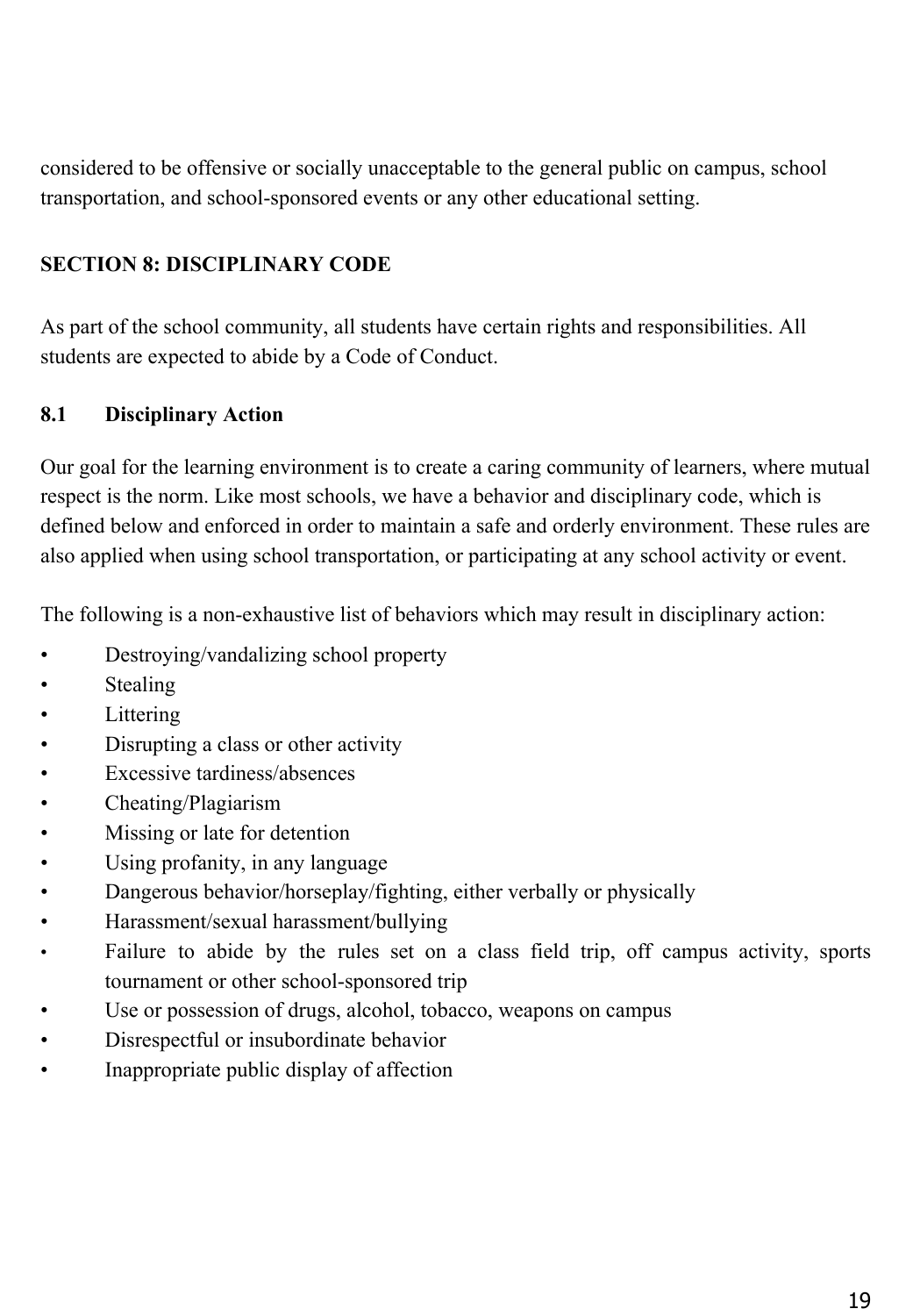#### **8.2 Disciplinary Procedures**

When the disciplinary committee determines that a student has violated the disciplinary code, the following steps will be taken. The consequences will increase for repeated offenses. Parental contact will be made any time discipline is administered except for verbal warnings. Depending on the severity of the offense, and at the discretion of the Director and/or Principal, a student may enter the following chain of consequences at any level:

- Verbal Warning
- Seat Change
- Reflective Essay
- Student/Teacher Conference
- Parental Notification
- Teacher Team Conference
- Referral for Student/Principal Conference
- Detention during Club Period
- Removal from class by Administration
- Parent conference
- **Suspension**
- Expulsion Only as a last resort When a suitable resolution to the problem can't be reached

With the exception of a verbal warning, any instance of the above actions will be documented, communicated to parents and kept on record.

#### **8.3 Expulsion of Students**

Repeated or sustained disciplinary problems may lead to permanent withdrawal from TYAS at the discretion of the school.

An appropriate administrator of the school will cause written notice of such proposed action to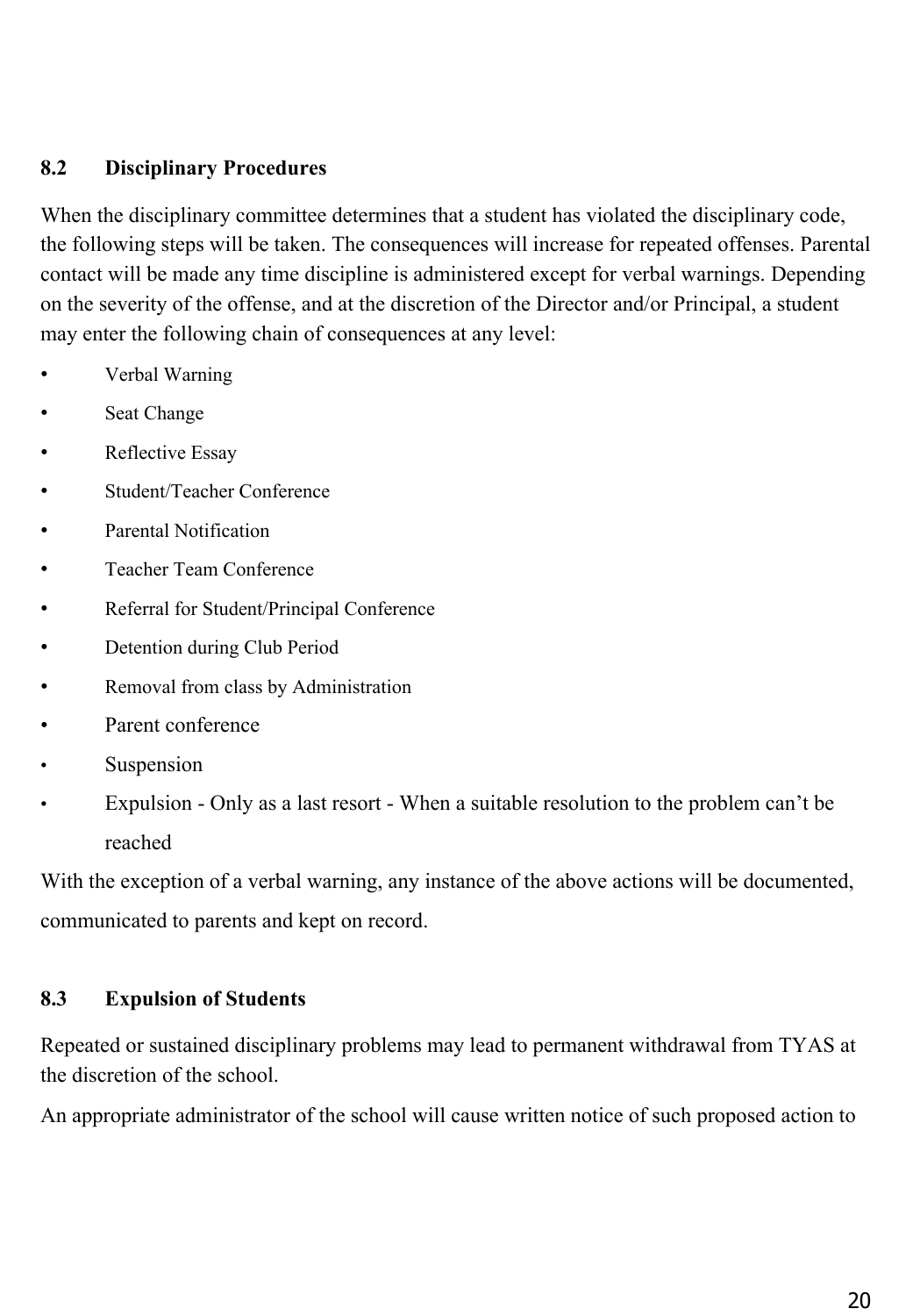be delivered to the student and the student's parent/guardian. Such delivery may be by registered mail, addressed to the last known address of the student or the student's parent/guardian.

Grounds for immediate or emergency expulsion:

- Arson: intentionally setting or causing a fire for the purpose of damaging property or hurting someone
- Threats to kill or endanger others
- Assault
- Weapons/Explosives on Campus/Bomb threat
- Burglary: unauthorized entry into or staying in the school building with the intent of committing a crime
- Drug dealing or distribution
- False alarms: activating a school alarm for other than the intended purpose of the alarm.

A report will be filed with the appropriate law enforcement agency.

# **SECTION 9: ACADEMIC INTEGRITY POLICY**

# **9.1 Guidelines for Academic Integrity Policy**

The school strives to provide students with the knowledge, skills, and judgment they need to be successful and educated individuals. Students are expected to take responsibility for their learning in order to reap the full benefit of their education.

# **9.2 Forms of Academic Dishonesty**

Acts of Academic dishonesty will be considered very serious. Appropriate disciplinary action will be taken in such cases.

Violations of academic integrity include, but are not limited to, the following:

• Plagiarism: the use of author's words, ideas, data, or product without appropriate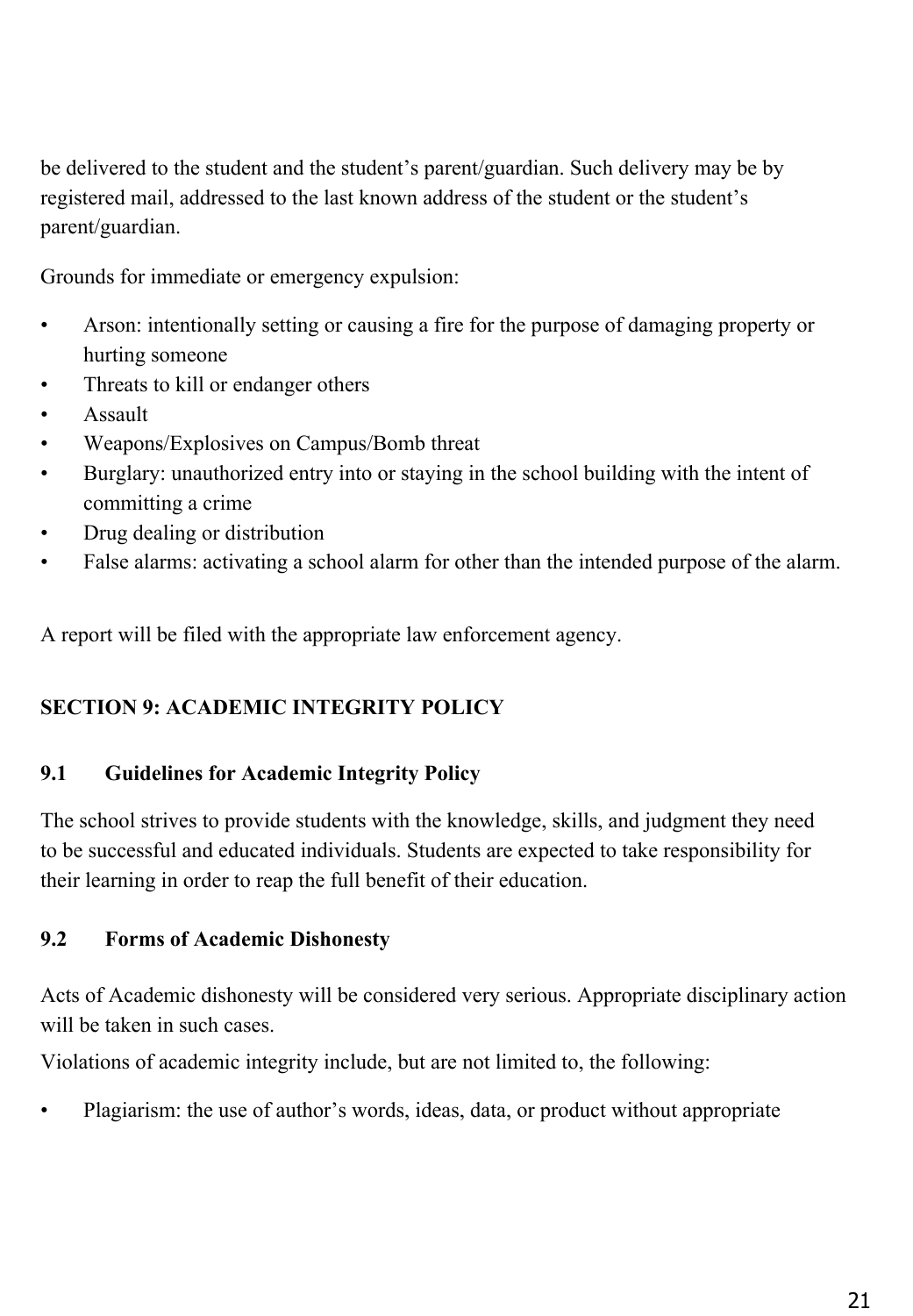acknowledgement, such as copying another's work, presenting someone else's opinions and theories as one's own, or working jointly on a project and then submitting it as one's own.

• Cheating: the use or attempted use of unauthorized materials, information, or study aids. Another definition of cheating is the act of deceit by which a student attempts to misrepresent academic skills or knowledge; unauthorized copying or collaboration. Copying another student's homework without direction or approval from the teacher is considered cheating.

# **9.3 Consequences for Academic Dishonesty**

Any teacher who discovers that a student has been academically dishonest will have the responsibility of resolving the matter with the student and will report the results to the Administration Office.

Potential actions include, but are not limited to, the following:

- Additional work to be completed by the student so the teacher may accurately assess the student's performance
- A lower or failing grade on the assignment
- A lower grade in the course

# **SECTION 10: ADDITIONAL PROGRAMS & SERVICES**

#### **10.1 Health Services**

The Nurse's Office is located on the first floor. Parents will be notified if students become ill or in case of emergency. The school nurse is available on campus during the entire day. The nurse verifies immunization records and that required school physicals are up to date. The nurse also oversees routine medical concerns on campus.

Any medication to be taken during the school day should be brought to the Nurse or to the Administration Office in the original packaging or with appropriate instructions signed by medical personnel or by the parent/guardian. Teachers or staff members are not permitted to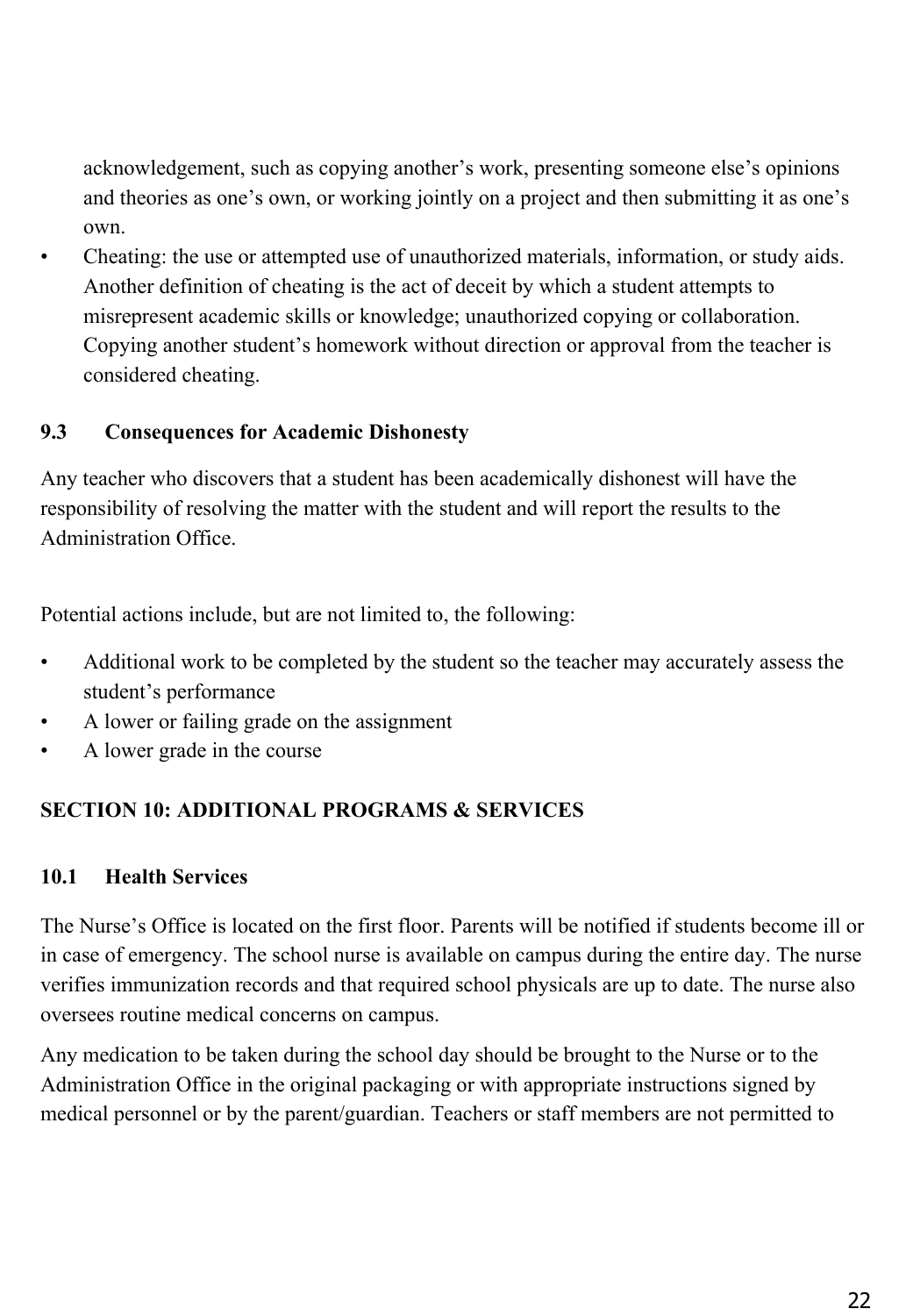give students medication. Students are not permitted to self-medicate.

Medical information about students will remain confidential. However, information on medical conditions that may affect or be affected by school activities (i.e. asthma, heart conditions, etc.) will be shared with faculty as necessary, with parental consent. A health record, including all immunization must be on file. Updated immunization or any changes in personal information should be forwarded to the school nurse to be changed in the student's file.

# **10.2 Library Services**

The library is located on the fifth floor. Opening hours are assigned throughout the school day. Appropriate behavior is expected at all times. All students are welcome to check out books from the library, but they will need the approval of our librarian and/or staff to check out books.

Library materials may be checked out as follows:

- Students in Lower School (Grades 1 5): up to 2 books for a 2 week period.
- Students in Middle/High School (Grades 6-12): up to 3 books for a 2 week period.

Students should be responsible for the book(s) they check out and pay for the cost of any lost or damaged books and resource materials.

# **10.3 Computer & Internet Access**

Students will use a variety of information sources including the library and computers with approved software and the Internet. When using their own devices for research or school projects, students are expected to use the school's Wifi network as outlined in sections 7.4 and 7.5. The primary function of these resources is to support and enhance student learning. Students who use the computers for playing games, watching movies, or other entertainment purposes will be asked to leave the computer lab or library and their personal laptop computer will be taken to the Administration Office.

# **10.4 Lunch**

Students can bring their own lunch to school or join the school lunch program. The lunch period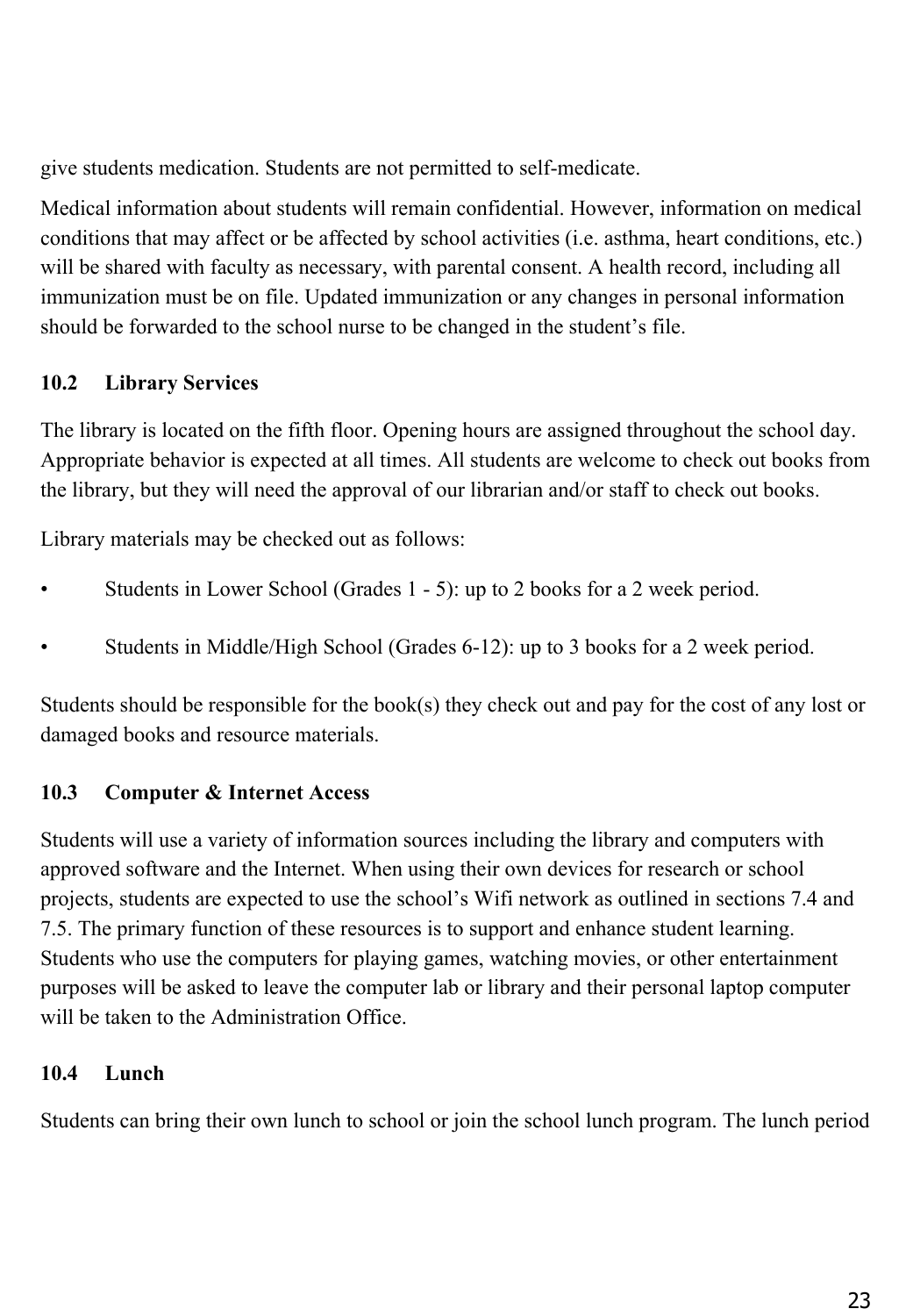is scheduled from 11:20 am. to 12:00 noon.

When receiving lunch, students are encouraged to take only what they can eat, so that we can minimize food waste. Students are allowed second helpings once they have finished their first plate of food.

During lunch hour, students' are expected to:

- Stand in line patiently
- Be courteous
- Use good table manners
- Talk quietly (no shouting)
- Clean up their area after finishing their meal

And not to:

- Eat food at the round tables
- Run in the lunch area at any time

# **10.5 Physical Education**

All students are required to take part in Physical Education (PE). In the event that a student needs to sit out of a PE lesson due to illness, a signed letter with an explanation and/or a doctor's note should accompany the student to his/her PE lesson. The student is to remain with the class during this time.

All students are required to wear the approved PE uniform if directed to by the PE teacher during the PE lessons and for special occasions. Uniforms are purchased through the Administration Office.

# **10.6 Clubs & Activities**

All students are required to participate in our after school club activities.

At the beginning of each semester, there is a one-week trial period where students may change their club, pending the club advisors' permission. Students should request this change by speaking directly to the club advisor. Students are only permitted to change their clubs one time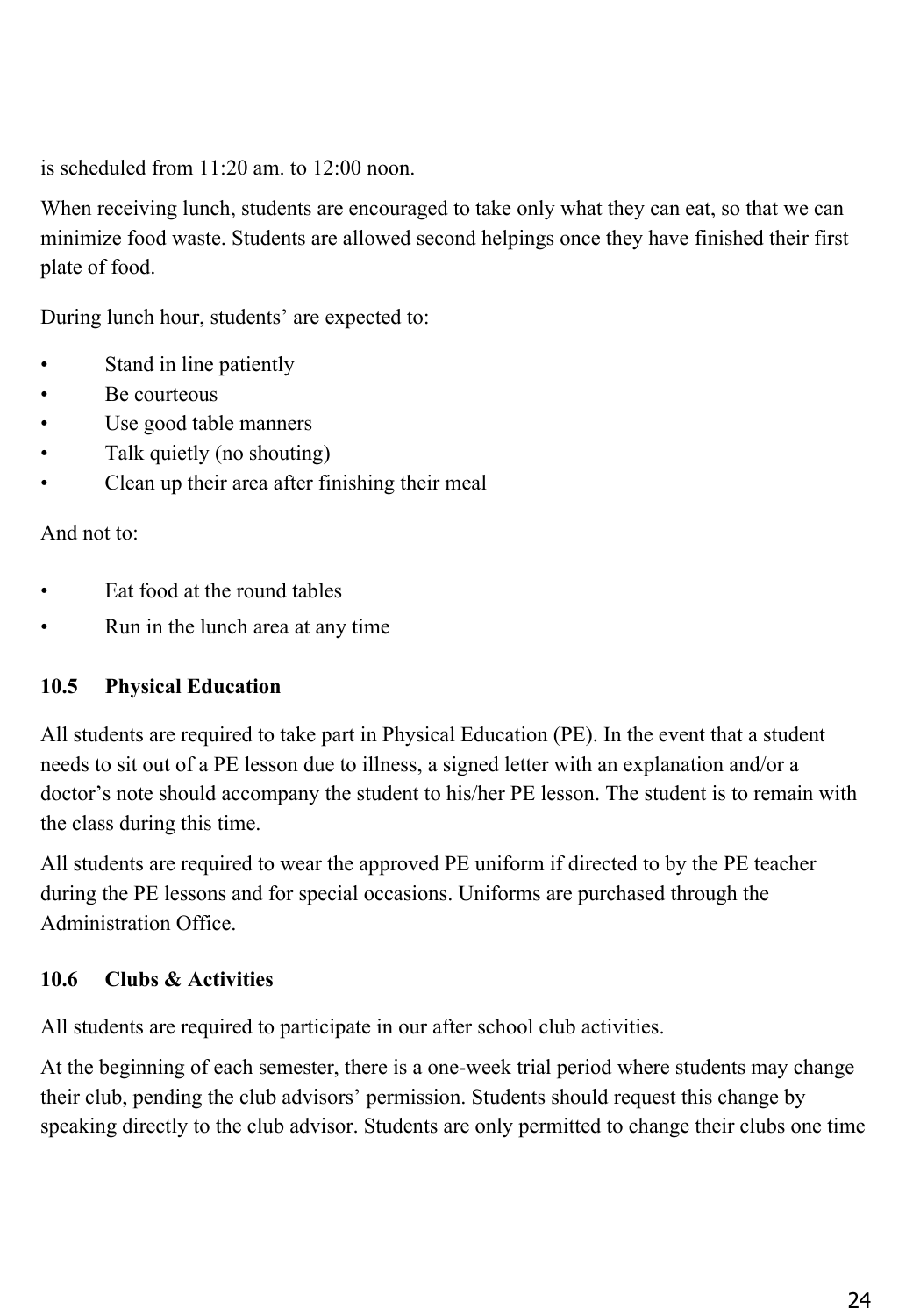per semester.

Elementary students and Middle/High School students will attend clubs separately as best as possible.

# **10.7 School Assemblies**

Throughout the school year, assemblies are held for all levels. The assemblies may be thematic and/or informational in nature. Assemblies are also a time when students and staff celebrate their accomplishments in all areas of school activities. Our assemblies serve to provide a sense of community for faculty, staff and students.

To ensure that we have quality assembly programs, we must all be aware of and support the following guidelines for auditorium behavior:

- Students must find their seats quickly and check in with their teachers.
- Students must keep their feet off the table.
- Speakers and performers must be given silence before beginning.
- Students must show respect and courtesy to whoever is on stage.
- Food, drinks, or candy are not allowed into the auditorium.
- All electronic devices, including cell phones and MP3 players, must be switched off or on silent mode.
- Excessive moving in seats or talking during the program is prohibited.
- Students are not to enter or leave the auditorium while groups are performing.
- Please wait in the back of the auditorium until an appropriate break and then be seated.

# **10.8 Field Trips**

Field trips are encouraged when they enhance curriculum and instruction and do not seriously interfere with the educational process of the school. Cost for transportation, guides, admission, etc., may be assumed or shared by the school and the participants. School employees must supervise all school-sponsored trips. Parents may assist in such supervision.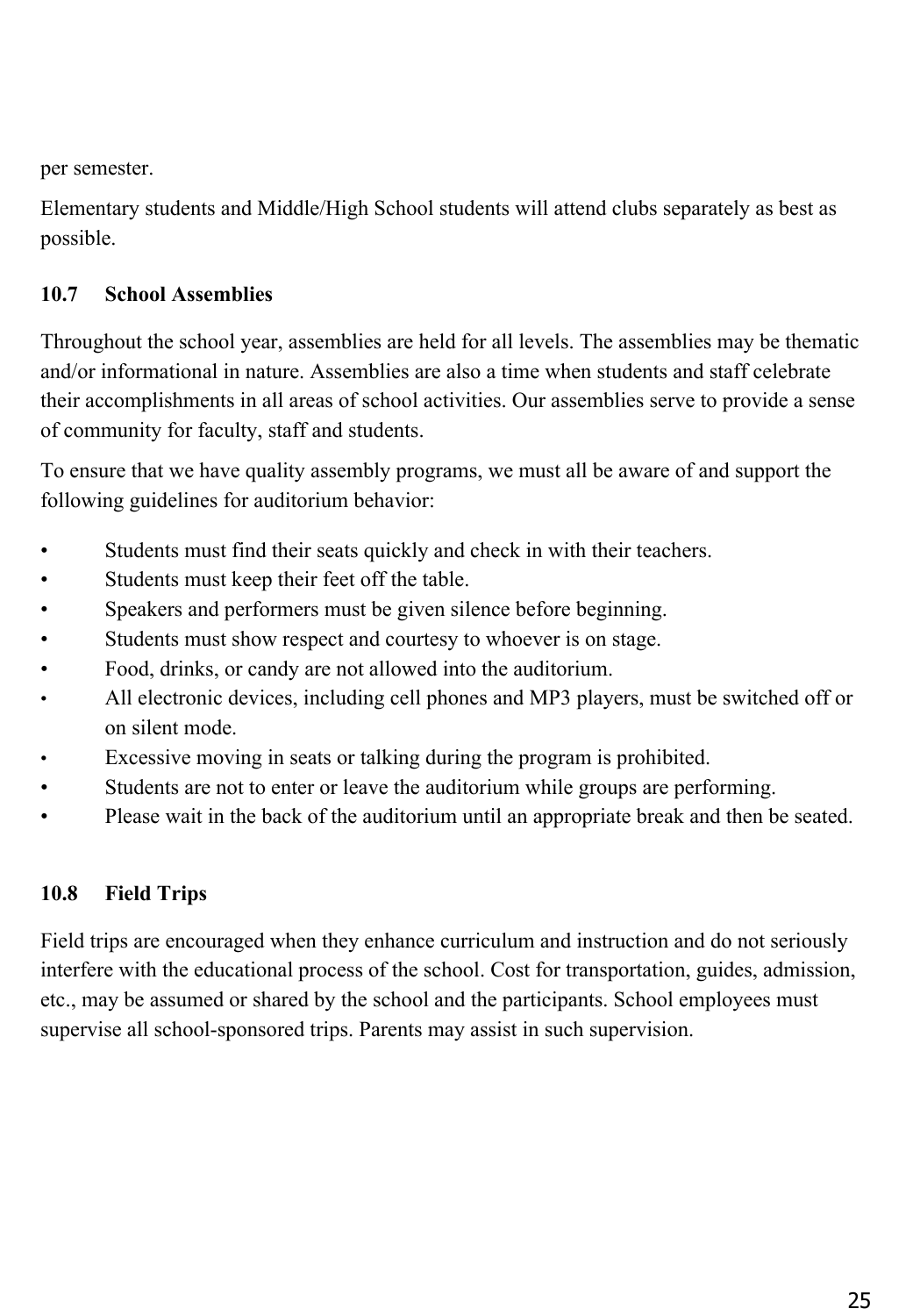# **SECTION 11: ACADEMIC PROGRAM**

# **11.1 Class Schedule**

|                | $08:00 - 16:00$ |
|----------------|-----------------|
|                | Start - End     |
| Period         | Time            |
| Homeroom       | $08:00 - 08:05$ |
| $\mathbf{1}$   | $08:05 - 08:50$ |
| $\overline{2}$ | 08:55 - 09:40   |
| 3              | 09:45 - 10:30   |
| $\overline{4}$ | $10:35 - 11:20$ |
| Lunch          | $11:20 - 12:00$ |
| 5              | $12:00 - 12:45$ |
| 6              | $12:50 - 13:35$ |
| 7              | 13:40 - 14:25   |
| 8              | $14:30 - 15:15$ |
| Club Program   | $15:20 - 16:00$ |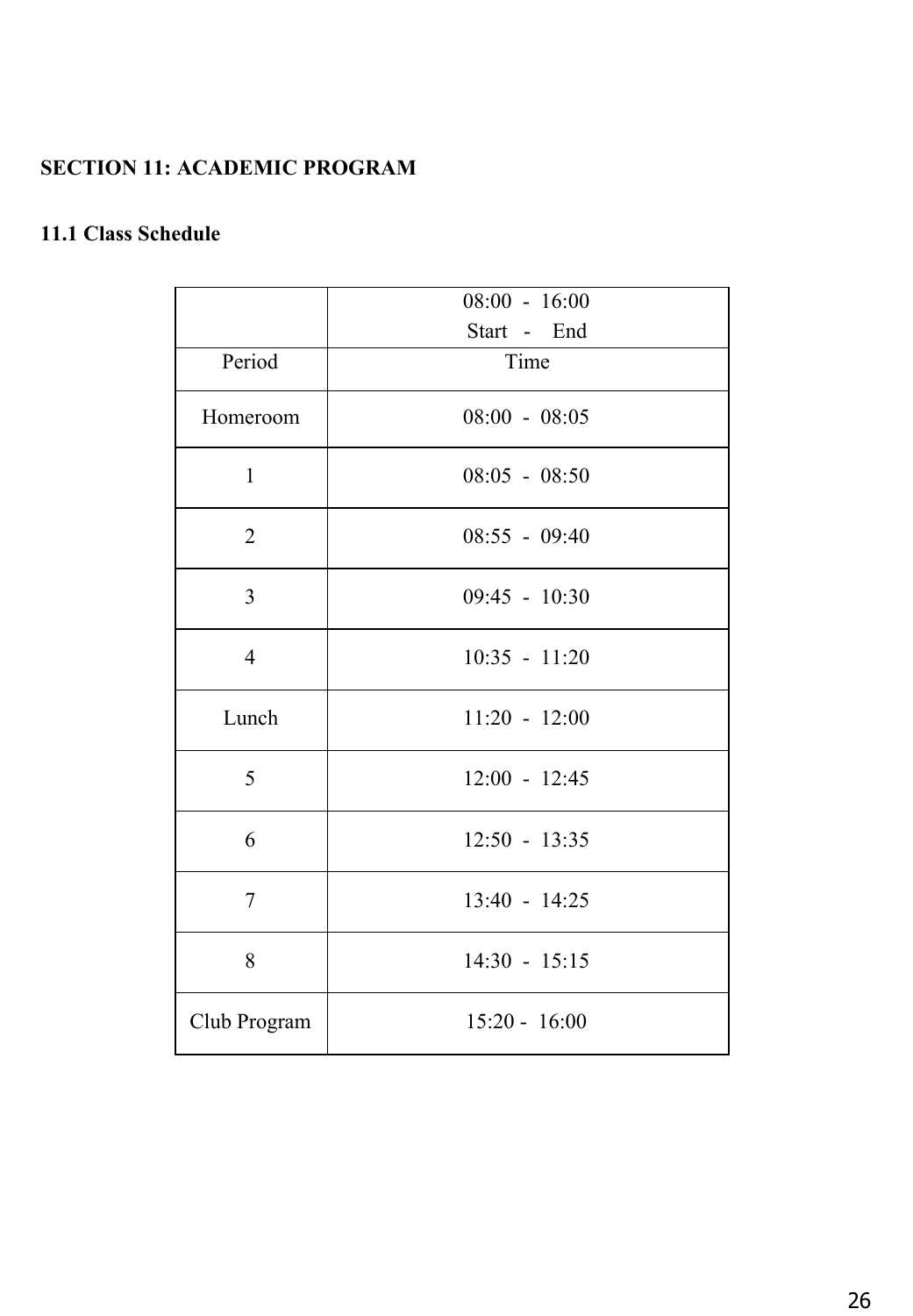- A full school year is 180 days long.
- The core classes, English, Math, Science, and Social Studies, get 45 minutes of class time a day, 5 class periods a week, 180 hours per year.
- The hours and periods per week of the special and elective classes (such as: Art, Music, PE, etc.) may vary according to the availability of the class schedule.

# **11.1 Grading**

Teachers will meet on a regular basis to discuss any students who might be having difficulty in more than one class. In that case, the teachers will work together to form a plan to help the student. That may include having the student stay after regular classes for extra work. If an Elementary or Middle School student, grades 1-8, fails 3 of the core classes (English, Math, Science, and Social Studies), the teacher or director may recommend that the student repeat that grade. If a Middle School student fails one of the core classes, the teacher may recommend that the student retakes this class during club time the next year or during a summer program.

For High School students, grades 9-12, students are required to have a certain number of credits in order to graduate. If a student fails a course they will have to repeat that course at a later date, or make it up during a summer program.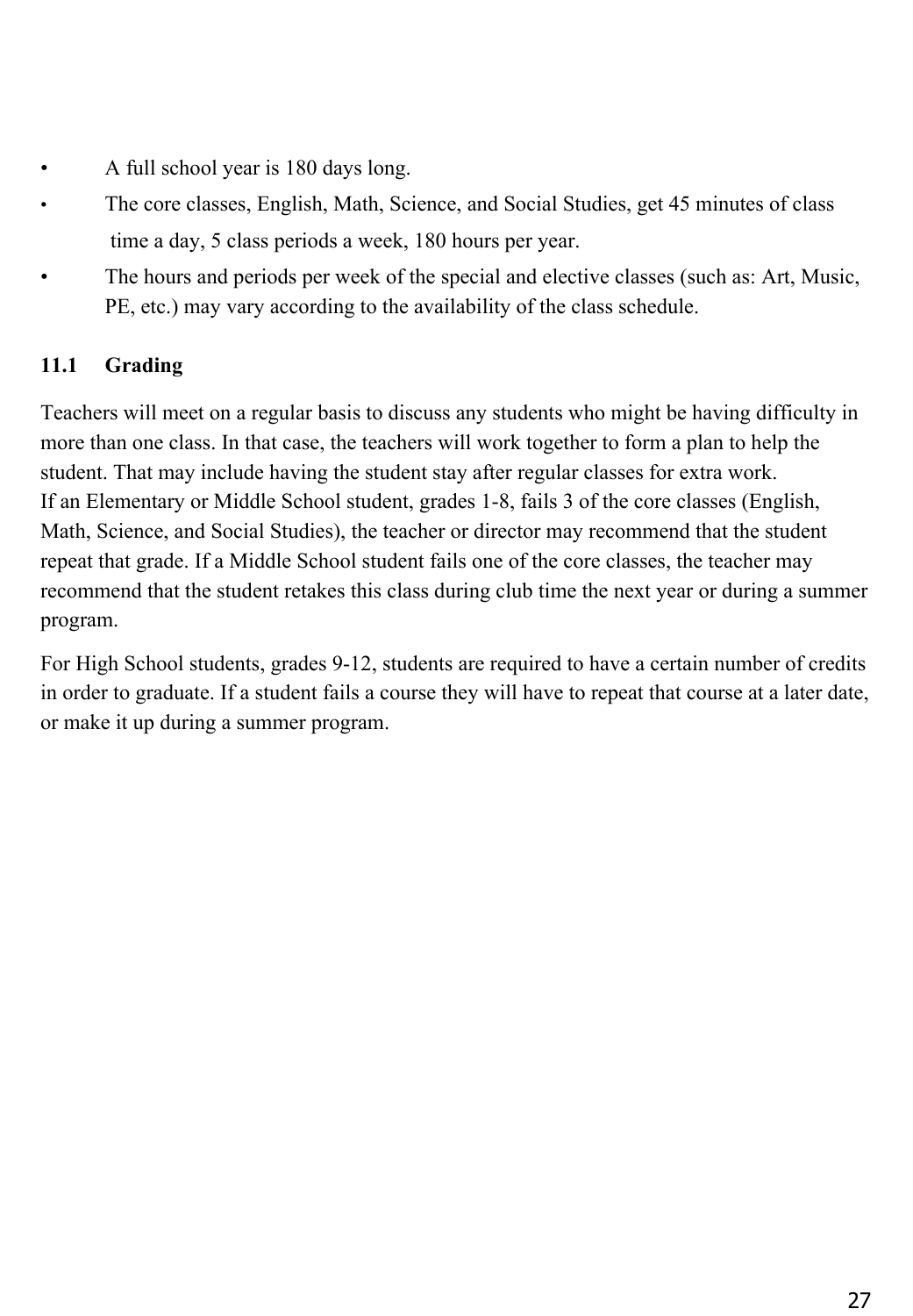# **Grade Scale**

The grading scale is as follows:

| Letter Grade  | Percentage  | Grade<br>Points  | Honors<br>Points | A.P.<br>Points |
|---------------|-------------|------------------|------------------|----------------|
| $A+$          | 97-100      | 4.33             | 4.83             | 5.33           |
| $\mathbf{A}$  | 93-96       | 4.00             | 4.50             | 5.00           |
| $A-$          | 90-92       | 3.67             | 4.17             | 4.67           |
| $B+$          | 87-89       | 3.33             | 3.83             | 4.33           |
| $\bf{B}$      | 83-86       | 3.00             | 3.50             | 4.00           |
| $B-$          | 80-82       | 2.67             | 3.17             | 3.67           |
| $C+$          | 77-79       | 2.33             | 2.83             | 3.33           |
| $\mathcal{C}$ | 73-76       | 2.00             | 2.50             | 3.00           |
| $C-$          | 70-72       | 1.67             | 2.17             | 2.67           |
| $D+$          | 67-69       | 1.33             | 1.83             | 2.33           |
| D             | 63-66       | 1.00             | 1.50             | 2.00           |
| $D-$          | $60 - 62$   | 0.67             | 1.17             | 1.67           |
| ${\bf F}$     | $<$ 59 $\,$ | $\boldsymbol{0}$ | 0.00             | 0.00           |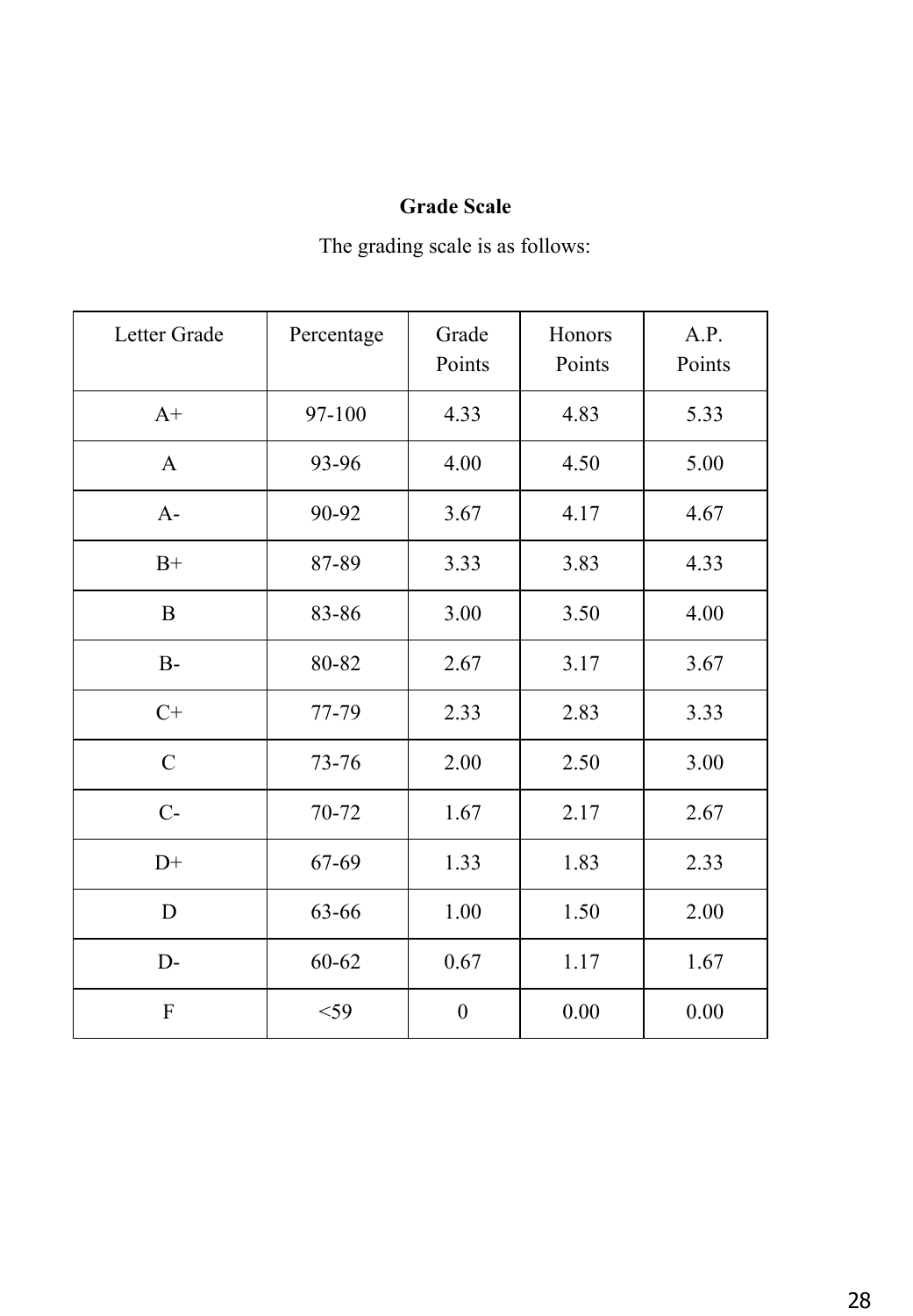# **11.2 Alternative Grades**

In exceptional circumstances, the following grading alternatives may be utilized with the prior approval of the Principal.

| $I = Incomplete$ | $F = Fail$      |
|------------------|-----------------|
| $P = Pass$       | $NG = No$ Grade |

An "Incomplete" grade indicates that the student has not completed all the required work for the course and must complete it to earn credit for that course. The work must be completed in a predetermined time frame. If it is not completed within that time frame, the student receives an "F" for that course.

The "Pass" grade may be given to a student with special circumstances dependent on the student's effort and not on percentage grading. It indicates that the student is "working" or "making adequate progress." However, the grade will not be factored into the student's Grade Point Average. A student will receive a "P" or "F" for each semester.

The "No Grade" is given to a student for whom a teacher is unable to grade, due to insufficient information. An NG grade must be changed to a letter grade by the next grading period.

# **11.4 Graduation Requirement**

High school students in grade 9–12 work towards earning a specific number of graduation credits each year. A passing grade in a course for a year's work generally earns credit(s) toward high school graduation. In order to graduate, a student must have earned a total of at least 28 credits, distributed across the subject areas as shown in the chart below.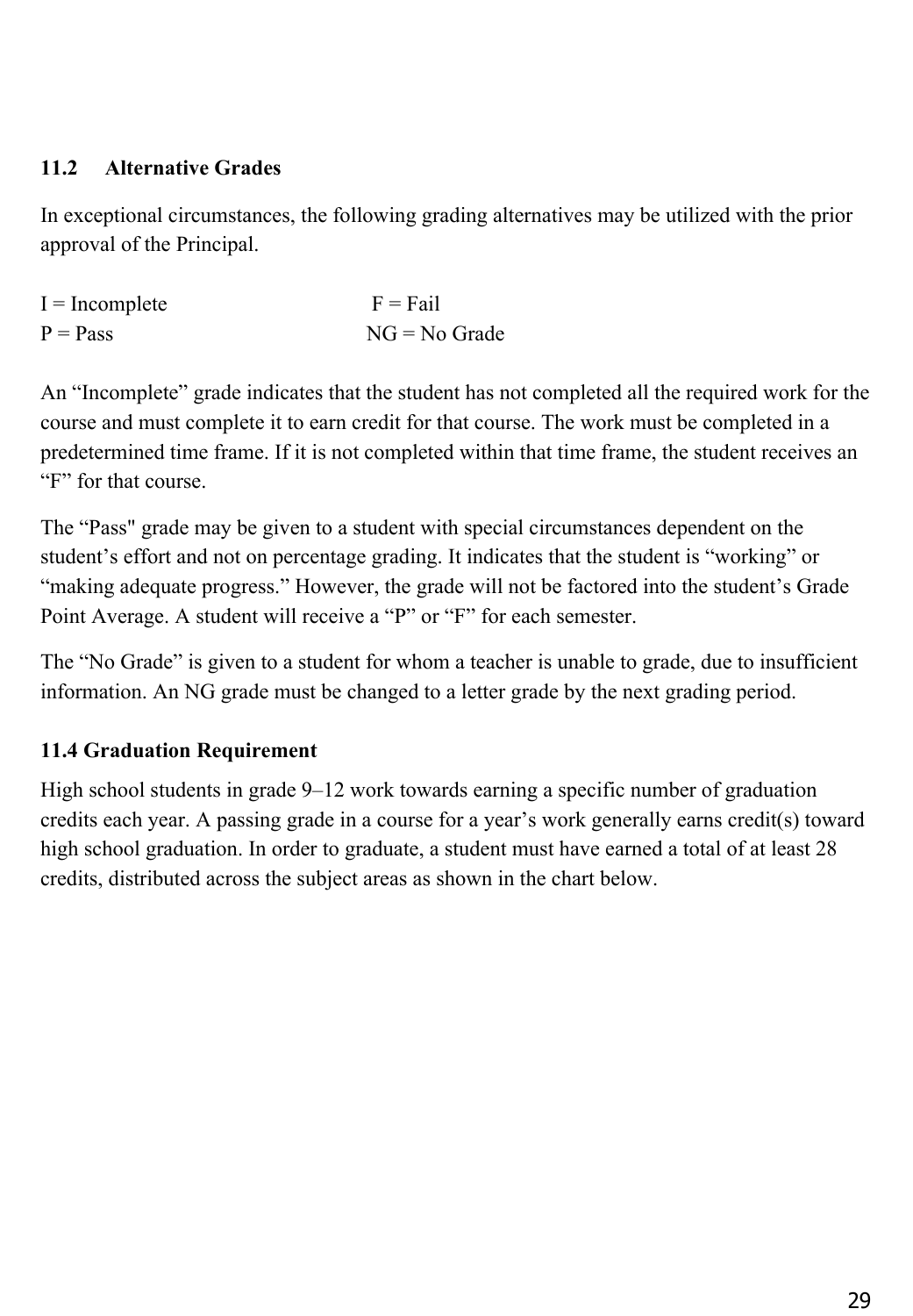#### TYAS Graduation Requirements

| Course                           | <b>Credits Needed</b> |
|----------------------------------|-----------------------|
| English                          | $\overline{4}$        |
| Math                             | $\overline{4}$        |
| Science                          | $\overline{4}$        |
| <b>Social Studies</b>            | $\overline{4}$        |
| Foreign Language                 | 3                     |
| Fine Arts                        | $\overline{2}$        |
| Technology                       | $\overline{2}$        |
| Physical Education               | $\overline{2}$        |
| Electives                        | 3                     |
| Total credits needed to graduate | $28*$                 |

\*Graduation requirements also stipulate that students are required to perform 40 hours of public service. A person or organization, other than the school, or anyone associated with the school must benefit from the service. Proper documentation must be completed on time before the hours can be accepted.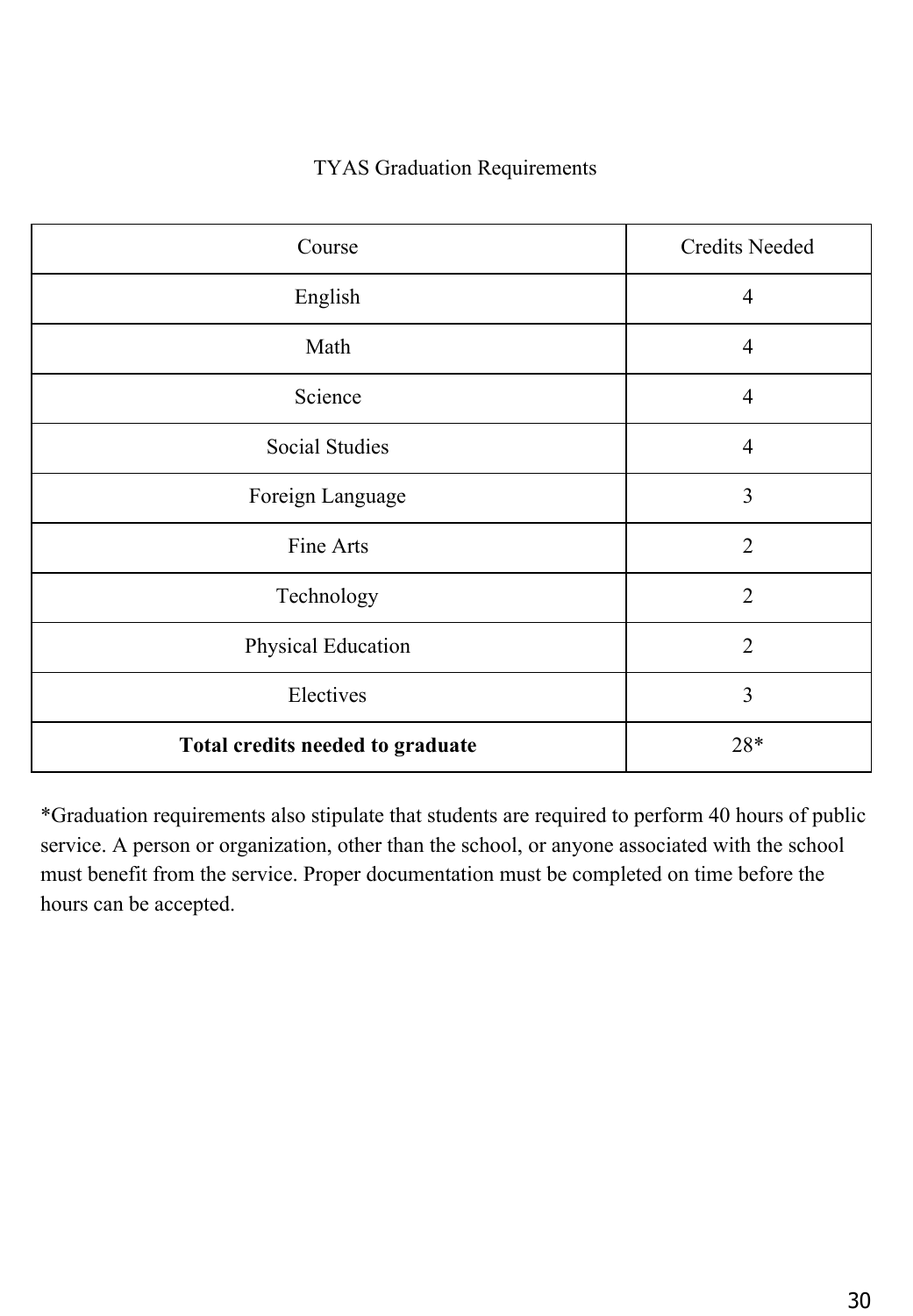# **SECTION 12: TYAS TECHNOLOGY ACCEPTABLE USE POLICY**

#### (Adapted from<http://www.cvbercrime.gov/>)

The school's information technology resources, including email and Internet access, are provided for educational purposes. Adherence to the following policy is necessary for continued access to the school's technological resources:

Students must:

- *I. respect and protect the privacy of others:*
	- use only assigned accounts.
	- not view, use, or copy passwords, data, or networks to which they are not authorized.
	- not distribute private information about others or themselves.
- *II. respect and protect the integrity, availability, and security of all electronic resources:*
	- observe all network security and practices, as posted.
	- report security risks or violations to a teacher or network administrator.
	- not destroy or damage data, networks, or other resources that do not belong to them, without clear permission of the owner.
	- conserve, protect, and share these resources with other students and Internet users.
- *III. respect and protect the copyright and attribution of others' work:*
	- not to infringe copyrights (not making illegal copies of music, games, or movies).
	- not to plagiarize.
- *IV. respect and practice the principles of community:*
	- communicate only in ways that are kind and respectful.
	- report threatening or discomforting materials to a teacher.
	- not to intentionally access, transmit, copy, or create material that violates the school's code of conduct (such as messages that are pornographic, threatening, rude, discriminatory, or meant to harass).
	- not to intentionally access, transmit, copy, or create material that is illegal (such as obscenity, stolen materials, or illegal copies of copyrighted works).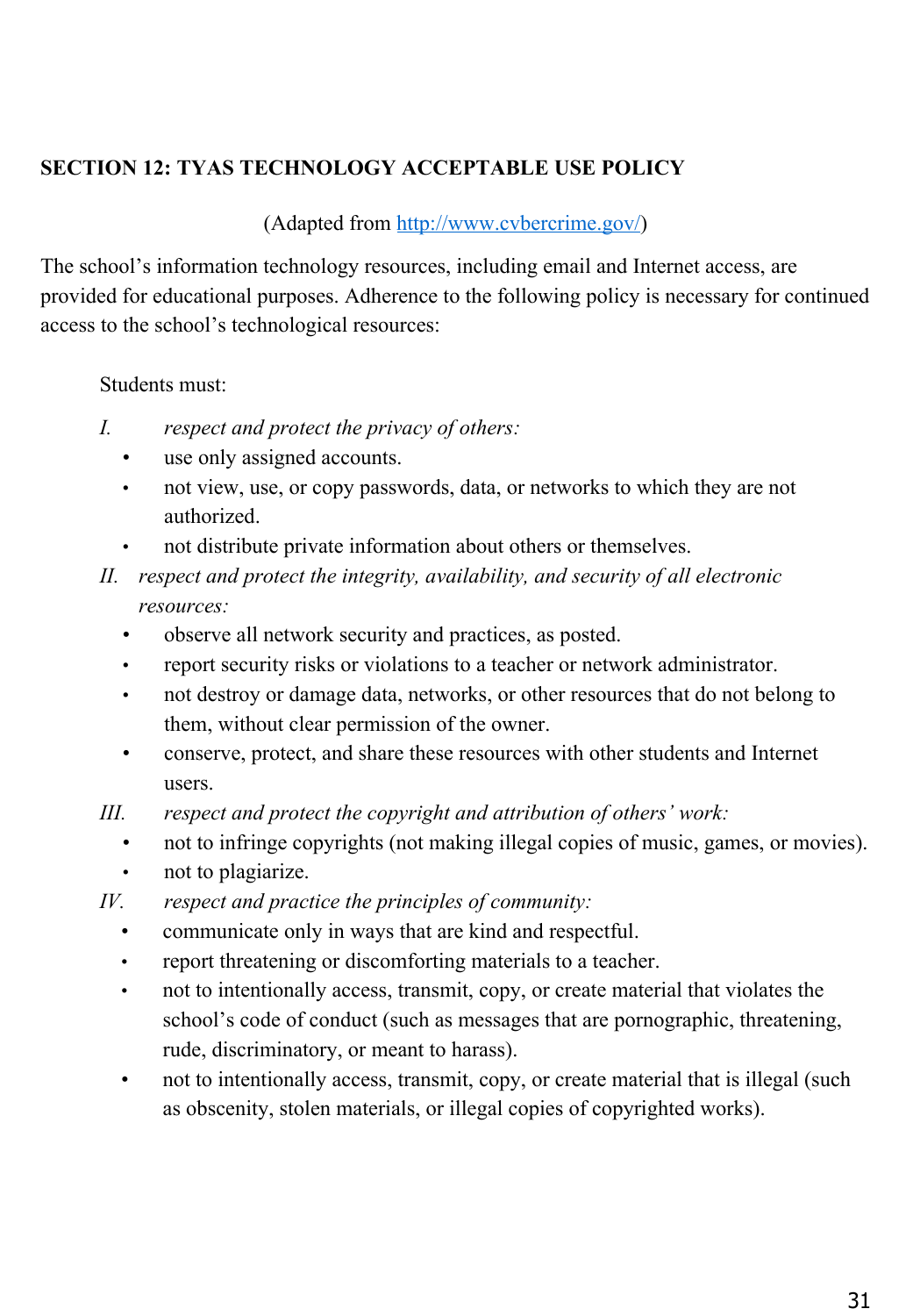- not to use resources to further other acts that are criminal or violate the school's code of conduct.
- not to send spam, chain letters, or other mass unsolicited mailings.
- not to buy, sell, advertise, or otherwise conduct business, unless approved as a school project.
- *V. Students may, if in accord with the policy above:*
	- design and post web pages and other material from school resources.
	- use direct communication, online chat, or instant messaging with a teacher's permission.
	- install or download software, if also in conformity with laws and licenses, and under the supervision of a teacher.
	- use the resources for any educational purpose.

# **12.1 Consequences for Violation**

 Violations of these rules may result in disciplinary action, including the loss of a student's privileges to use the school's information technology resources,

# **12.2 Supervision and Monitoring**

School and network administrators and their authorized employees monitor the use of information technology resources to help ensure that uses are secure and in conformity with this policy. Administrators reserve the right to examine, use, and disclose any data found on the school's information networks in order to further the health, safety, discipline, or security of any student or person, or to protect property. They may also use this information in disciplinary actions, and will furnish evidence of crime to law enforcement.

# **SECTION 13: PARENT EXPECTATIONS**

It is our desire that the school and parents work together cooperatively in the education of our students. The following are specific recommendations for parental support of the school and its students:

Ensure that your child arrives to school no later than 7:55 a.m. each day.